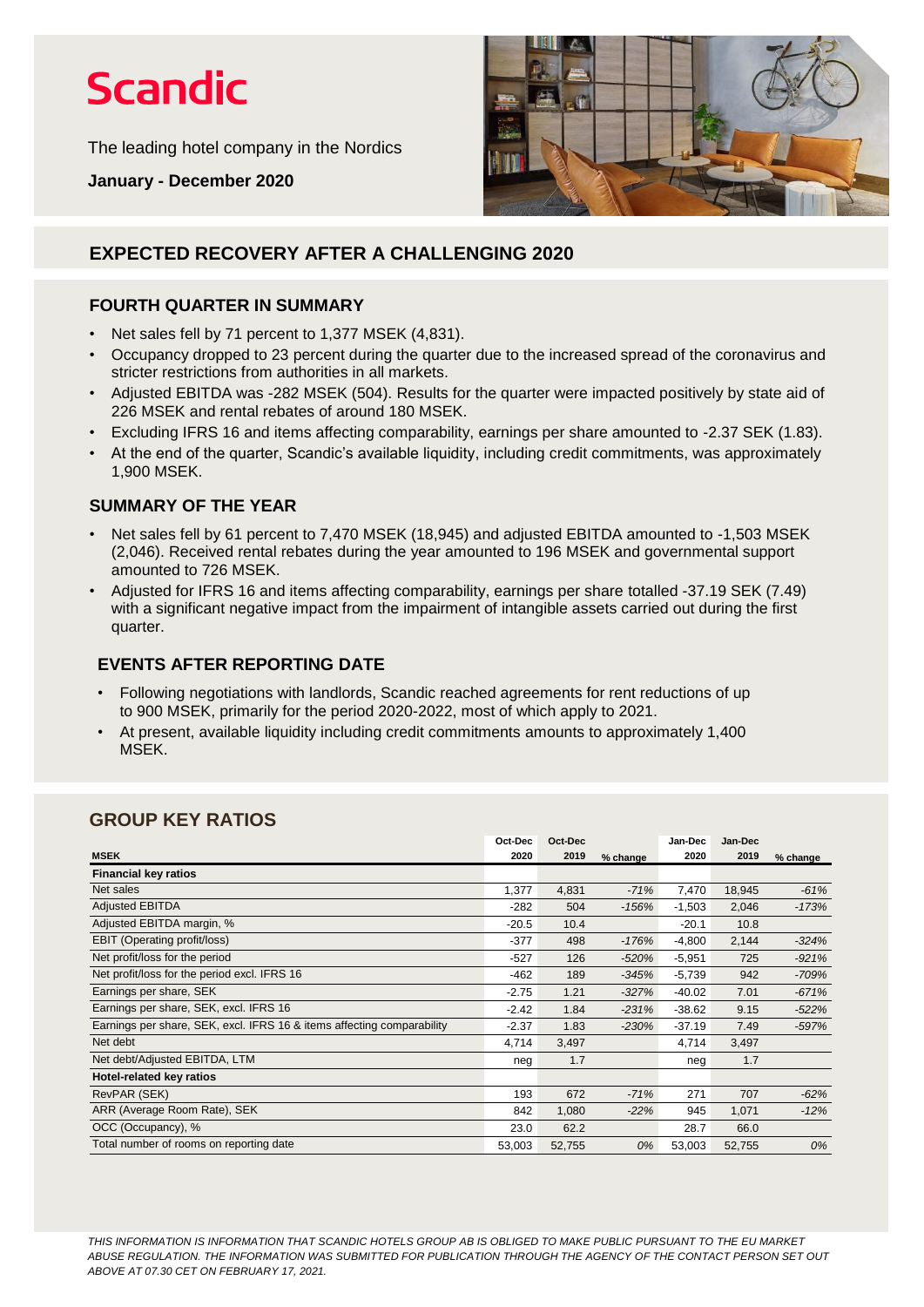

## CEO's COMMENTS

### **Expected recovery after a challenging 2020**

The past year has been tremendously challenging for the entire hotel industry. As we previously announced, our occupancy rate fell to 23 percent in the fourth quarter due to increased spread of the virus and stricter restrictions. Both in December last year and during January this year, occupancy has been around 15 percent, with a certain negative effect during Christmas and the New Year's holidays when about half of the hotels were closed. For February, the occupancy rate is expected to be around 18 percent.

#### **Towards a more normal hotel market from the summer**

We are convinced that the hotel market will recover during 2021. As the vaccinations are carried out, we foresee that the restrictions will be eased, which will enable increased travel, sports and cultural events and meetings. Initially we expect that demand will be driven by intra-Nordic travel, which normally accounts for just over 80 percent of Scandic's total guest nights.

In the short term, demand will be completely determined by the pace at which restrictions are eased. We foresee a recovery where occupancy increases month by month, driven mainly by domestic and intra-Nordic leisure travel combined with gradual increase in business travel and meetings for our Nordic customers. We expect that pace of recovery will gradually increase and that occupancy during the summer will be higher than it was during the corresponding period last year. Crucial to this scenario is that infection and death rates due to the pandemic continue to decrease as vaccinations are completed by the summer.

#### **Decisive actions make us well equipped for a recovery**

Scandic has acted quickly and decisively the crisis. In a short time, we halved our cost base, which unfortunately affected thousands of team members. In recent months, we've also made great efforts into reaching agreements on lower rental costs with our landlords. We've achieved reductions of up to 900 MSEK, and we've also postponed the planned openings of some hotels in our pipeline for 2021. We continue to work actively to optimize our hotel portfolio and pipeline. I would like to take the opportunity to extend a big thank you to the landlords who have contributed and for the government support we have received during this very special year.

With a significantly reduced cost level combined with our efficient operating model, Scandic has all the prerequisites to reach a good level of profitability when demand returns, even if occupancy is expected to be lower than it was just before the pandemic. Scandic has an attractive hotel offer that is aimed at broad target groups, which makes us well positioned for a recovery in the market.

#### **High focus on financing and liquidity**

As occupancy increases, cash outflow will decrease and we continue to expect that we have the capacity to generate positive cash flow at an occupancy rate of around 50 percent. We will shortly present a solution to strengthen our financial position that is aligned with our main owners.

**Jens Mathiesen** President & CEO



"We are convinced that the hotel market will recover during 2021"

"Decisive actions make us well equipped for a recovery"

"We've achieved rent reductions of up to 900 MSEK"

## **Scandic**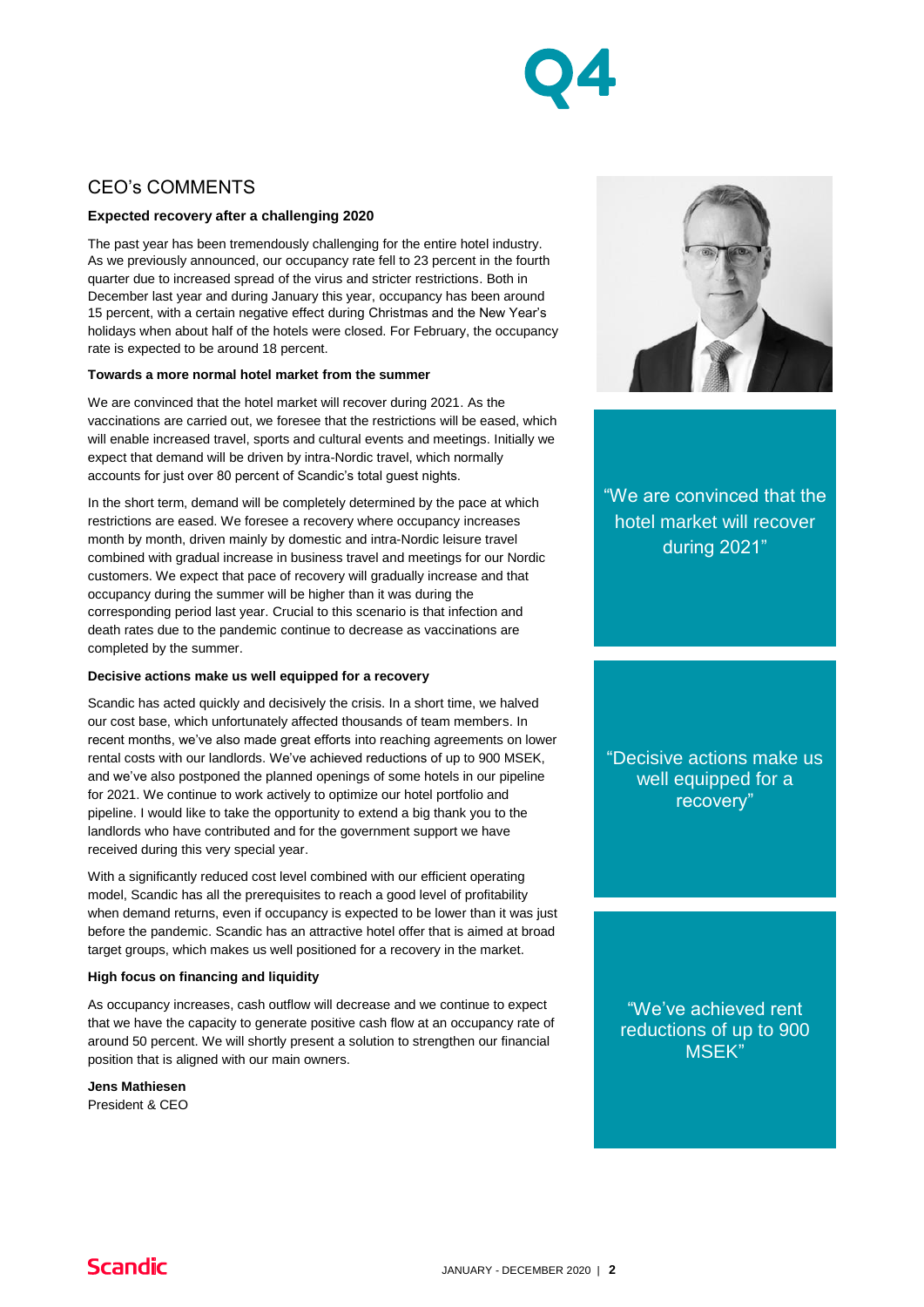

## NORDIC HOTEL MARKET DEVELOPMENT

### Weak market due to stricter restrictions

During the fourth quarter, there was a further weakening in both average occupancy and average revenue per available room (RevPAR) in the markets where Scandic operates. In all countries, stricter restrictions were introduced by the authorities to reduce the spread of the coronavirus, which has had an extremely negative impact on the hotel market.

For the quarter as a whole, the average occupancy rate was between 24 and 27 percent in the Nordic countries compared with 55 to 68 percent during the corresponding period last year. December was the weakest month of the quarter as occupancy was only between 16 and 18 percent. The level of activity in Germany was also very low due to extensive restrictions.

RevPAR fell by between 59 and 72 percent in the Nordic countries in the fourth quarter compared with the corresponding period in 2019, with Denmark being the market most impacted by restrictions.

### Historically low levels in big cities

There have been relatively large disparities in occupancy between destinations. In some smaller towns, activity levels have been comparatively good with demand driven by specific industrial projects. In all of the major cities, however, both occupancy and RevPAR dropped to levels that are less than a third of what is considered normal.

During the fourth quarter, the market's occupancy rate was 23 percent in Stockholm and only about 16 percent in Oslo, Helsinki and Copenhagen. This can be compared with an occupancy rate of between 65 and 75 percent in the Nordic capitals during the period October to December 2019. Market RevPAR dropped by between 75 and 85 percent in the capitals during the fourth quarter.

## Continued low occupancy in January

In January 2021, demand remained at approximately the same low level as in December 2020, with average occupancy of between 10 and 21 percent in the Nordic countries.

### MARKET OCCUPANCY JANUARY - DECEMBER 2020



#### REVPAR DEVELOPMENT JANUARY - DECEMBER 2020



Sweden **Norway** Finland Denmark

Source: Benchmarking Alliance

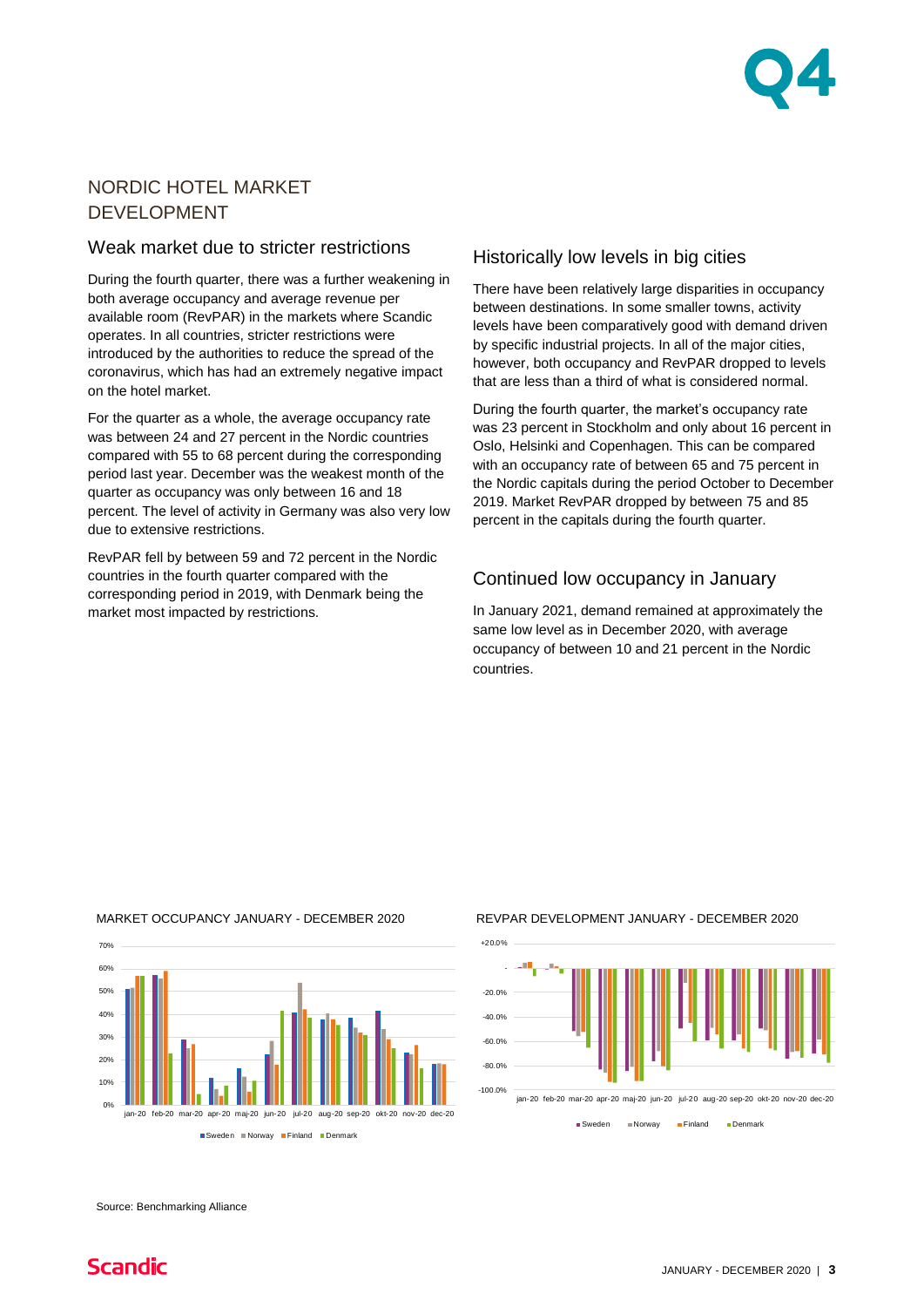

## HOTEL PORTFOLIO

### Existing hotel portfolio

At the end of the period, Scandic had a total of 53,003 rooms in operation at 265 hotels, of which 241 had lease agreements.

During the quarter, Scandic Kotka and Scandic Ikaalinen in Finland, which together include 255 rooms, were exited as well as the 150-room Scandic Ålesund in Norway in

connection with leases expiring. In total, the number of rooms in operation decreased by 156 during the quarter.

Approximately 15 percent of Scandic's lease agreements will expire by the end of 2022, with approximately 25 percent before the end of 2025.

| <b>Portfolio changes</b>                                                                                     |                               |               |                              |               |                                                          | <b>Number of rooms</b> |
|--------------------------------------------------------------------------------------------------------------|-------------------------------|---------------|------------------------------|---------------|----------------------------------------------------------|------------------------|
| Opening balance October 1, 2020                                                                              |                               |               |                              |               |                                                          |                        |
| Lease contracts                                                                                              |                               |               |                              |               |                                                          | 49,930                 |
| Franchise, Management & Other                                                                                |                               |               |                              |               |                                                          | 3,229                  |
| Total                                                                                                        |                               |               |                              |               |                                                          | 53,159                 |
|                                                                                                              |                               |               |                              |               |                                                          |                        |
| <b>Change lease contracts</b>                                                                                |                               |               |                              |               |                                                          | $-156$                 |
|                                                                                                              |                               |               |                              |               |                                                          |                        |
| Change other operating models                                                                                |                               |               |                              |               |                                                          | $\bf{0}$               |
|                                                                                                              |                               |               |                              |               |                                                          |                        |
| Total change during the quarter                                                                              |                               |               |                              |               |                                                          | $-156$                 |
| Closing balance December 31, 2020                                                                            |                               |               |                              |               |                                                          |                        |
| Lease contracts                                                                                              |                               |               |                              |               |                                                          | 49,774                 |
| Franchise, Management & Other                                                                                |                               |               |                              |               |                                                          | 3,229                  |
| <b>Total</b>                                                                                                 |                               |               |                              |               |                                                          | 53,003                 |
|                                                                                                              |                               |               |                              |               |                                                          |                        |
| Number of hotels in operation and in pipeline                                                                |                               |               |                              |               |                                                          |                        |
|                                                                                                              |                               |               |                              |               |                                                          |                        |
|                                                                                                              |                               |               | Operational on Dec 31, 2020  |               | Pipeline on Dec 31, 2020                                 |                        |
|                                                                                                              | <b>Hotels Lease contracts</b> | of which with | <b>Rooms Lease contracts</b> | of which with | <b>Hotels</b>                                            | <b>Rooms</b>           |
| Sweden                                                                                                       | 84                            | 78            | 17,541                       | 16,749        | 5                                                        | 1,339                  |
| Norway                                                                                                       | 87                            | 71            | 16,630                       | 14,470        |                                                          | 57                     |
| Finland                                                                                                      | 61                            | 60            | 12,159                       | 12,092        | 4                                                        | 1,113                  |
| Denmark                                                                                                      | 27                            | 26            | 4,955                        | 4,745         | 3                                                        | 1,574                  |
| Other Europe                                                                                                 | 6                             | 6             | 1,718                        | 1,718         | 2                                                        | 739                    |
| <b>Total</b>                                                                                                 | 265                           | 241           | 53,003                       | 49,774        | 14                                                       | 4,822                  |
| Change during the quarter                                                                                    | -3                            | -3            | $-156$                       | $-156$        | 0                                                        | $-270$                 |
|                                                                                                              |                               |               |                              |               |                                                          |                        |
| High-quality pipeline                                                                                        |                               |               |                              |               |                                                          |                        |
|                                                                                                              |                               |               |                              |               |                                                          |                        |
| At the end of the period, Scandic's pipeline comprised                                                       |                               |               |                              |               | Seven hotels in the pipeline are expected to start       |                        |
| 14 hotels with 4,822 rooms, corresponding to about 9                                                         |                               |               |                              |               | operating during 2021. Due to the prevailing market      |                        |
| percent of the current portfolio. The number of rooms in                                                     |                               |               |                              |               | situation, however, planned openings have been           |                        |
| the pipeline decreased by 270 during the quarter. In                                                         |                               |               |                              |               | postponed from the first to the second quarter for       |                        |
| November, Scandic signed an agreement to take over a<br>Scandic Helsinki Railway Station in Finland and from |                               |               |                              |               |                                                          |                        |
| 150-room hotel in Arlandastad outside Stockholm. The                                                         |                               |               |                              |               | the first to the third quarter for Scandic Nørreport in  |                        |
| transaction took place without a purchase price and                                                          |                               |               |                              |               | Denmark. It is also possible that further hotel openings |                        |
| involves a variable rental agreement that provides a low                                                     |                               |               | will be postponed.           |               |                                                          |                        |

### Number of hotels in operation and in pipeline

|                           | Operational on Dec 31, 2020 | Pipeline on Dec 31, 2020                                                                 |        |        |               |              |
|---------------------------|-----------------------------|------------------------------------------------------------------------------------------|--------|--------|---------------|--------------|
|                           |                             | of which with<br>of which with<br><b>Hotels Lease contracts</b><br>Rooms Lease contracts |        |        |               |              |
|                           |                             |                                                                                          |        |        | <b>Hotels</b> | <b>Rooms</b> |
| Sweden                    | 84                          | 78                                                                                       | 17.541 | 16.749 | 5             | 1,339        |
| Norway                    | 87                          | 71                                                                                       | 16.630 | 14.470 |               | 57           |
| Finland                   | 61                          | 60                                                                                       | 12.159 | 12,092 | 4             | 1,113        |
| Denmark                   | 27                          | 26                                                                                       | 4,955  | 4,745  | 3             | 1,574        |
| Other Europe              | 6                           | 6                                                                                        | 1.718  | 1.718  | っ             | 739          |
| Total                     | 265                         | 241                                                                                      | 53,003 | 49.774 | 14            | 4,822        |
| Change during the quarter | -3                          | -3                                                                                       | $-156$ | $-156$ |               | -270         |

### High-quality pipeline

At the end of the period, Scandic's pipeline comprised 14 hotels with 4,822 rooms, corresponding to about 9 percent of the current portfolio. The number of rooms in the pipeline decreased by 270 during the quarter. In November, Scandic signed an agreement to take over a 150-room hotel in Arlandastad outside Stockholm. The transaction took place without a purchase price and involves a variable rental agreement that provides a low break-even level. Scandic took over the operations of the hotel on January 10, 2021.

## **Scandic**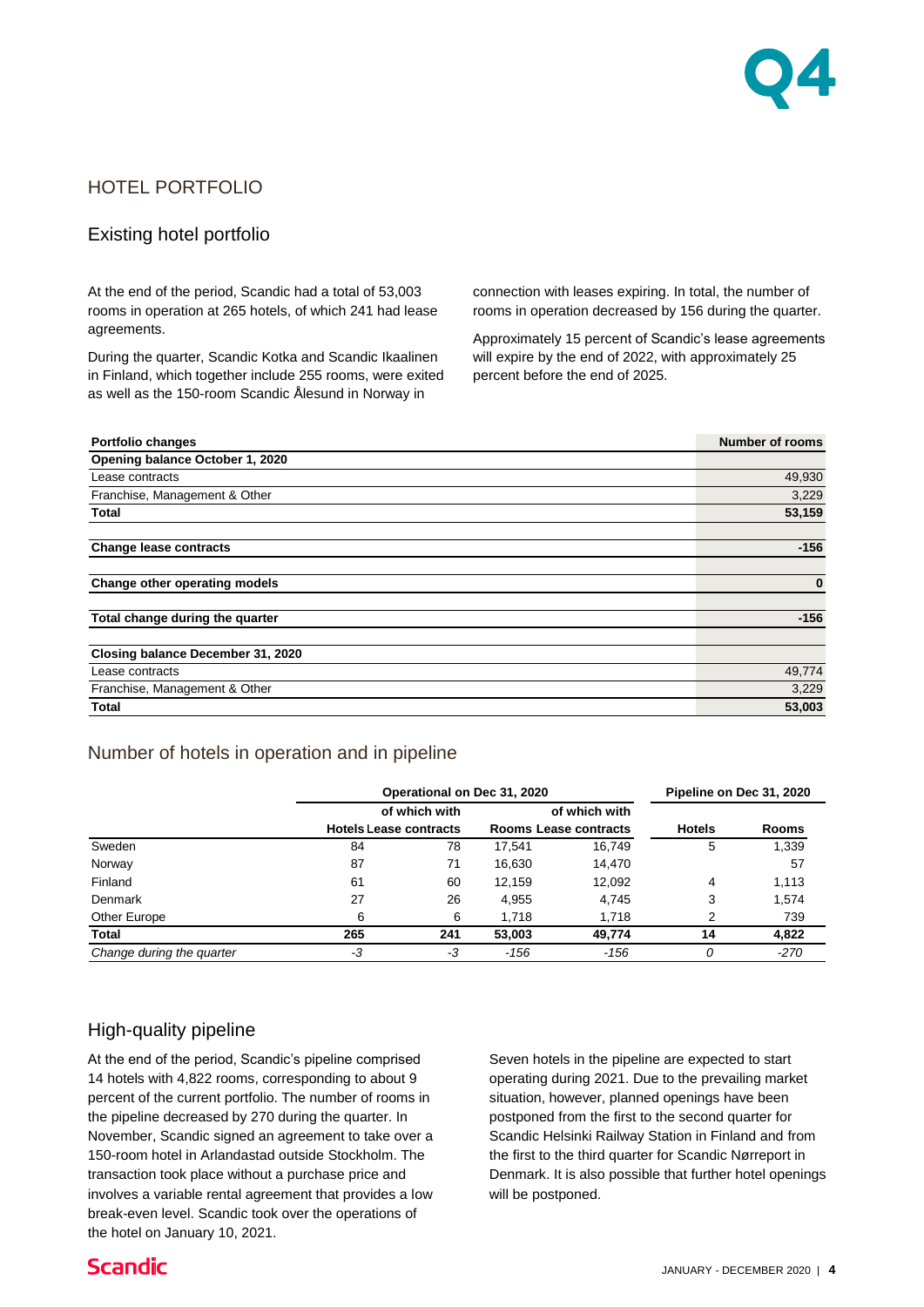

## SALES AND ADJUSTED EBITDA

### **Group**

|                        | Oct-Dec  | Oct-Dec |           | Jan-Dec   | Jan-Dec |           |
|------------------------|----------|---------|-----------|-----------|---------|-----------|
|                        | 2020     | 2019    | %         | 2020      | 2019    | %         |
| Net sales (MSEK)       | 1,377    | 4,831   | $-71.5%$  | 7,470     | 18,945  | $-60.6%$  |
| Currency effects       | $-71$    |         | $-1.5%$   | $-246$    |         | $-1.3%$   |
| Organic growth         | $-3,384$ |         | $-70.0\%$ | $-11,229$ |         | $-59.3%$  |
| New hotels             | $-90$    |         | $-1.9%$   | $-196$    |         | $-1.0%$   |
| Exits                  | $-28$    |         | $-0.6%$   | $-178$    |         | $-0.9%$   |
| LFL                    | $-3,266$ |         | $-67.5%$  | $-10.855$ |         | $-57.4%$  |
| <b>Adjusted EBITDA</b> | $-282$   | 504     | $-156.0%$ | $-1,503$  | 2,046   | $-173.5%$ |
| % margin               | $-20.5%$ | 10.4%   |           | $-20.1%$  | 10.8%   |           |
|                        |          |         |           |           |         |           |
| <b>RevPAR (SEK)</b>    | 193      | 672     | $-71.2%$  | 271       | 707     | $-61.6%$  |
| Currency effects       | -9       |         | $-1.4%$   | $-9$      |         | $-1.2%$   |
| New hotels/exits       | $-1$     |         | $-0.2%$   | $-1$      |         | $-0.1%$   |
| <b>LFL</b>             | $-468$   |         | -69.6%    | $-426$    |         | $-60.3%$  |

#### **Fourth quarter**

**Net sales** fell by 71.5 percent to 1,377 MSEK (4,831). Currency effects affected net sales negatively by 1.5 percent.

Organic sales growth, i.e. excluding currency effects and acquisitions, amounted to -70.0 percent. Net sales for comparable units dropped by 67.5 percent. Sales were affected negatively by Covid-19 in all countries.

Of the total 241 hotels that are owned or operated under lease or management agreements, about half remained closed at the end of December 2020.

**Average Revenue Per Available Room** (RevPAR) dropped by 69.8 percent in local currency compared with the previous year. RevPAR for comparable units went down 69.6 percent.

#### **Revenue from restaurant and conference**

**operations** fell by 75.4 percent and the share of total net sales fell to 31.2 percent (36.3). Scandic's restaurants operated with limited opening hours during the quarter. Revenue from conferences remained at a very low level during the quarter due to restrictions limiting the number of meeting participants.

**Rental costs** excluding IFRS 16 fell to 589 MSEK (1,274). The sharp decrease in net sales meant that for nearly all hotels, only fixed and guaranteed rent was paid. In the fourth quarter, negotiated rent rebates of 180 MSEK were received, and rental costs were reduced by approximately 143 MSEK due to state aid.

**Results for central functions** improved to -39 MSEK (-126). Personnel costs were reduced due to terminations and furlough subsidies.

**Adjusted EBITDA** dropped to -282 MSEK (504). Operating expenses, excluding rental expenses, decreased in the quarter by SEK 1,873 MSEK or 63.3 percent excluding currency effects compared with the corresponding quarter last year. Compared with the end of February, the equivalent of approximately 4,200 fulltime employees have left the Group. At the end of December, the equivalent of approximately 3,300 fulltime employees were furloughed.

Adjusted EBITDA includes state aid received during the quarter, and different forms of furlough subsidies were received to a varying degree in all countries. Direct state aid, excluding furlough subsidies, was 226 MSEK during the fourth quarter, chiefly related to previous periods.

**The period January – December**

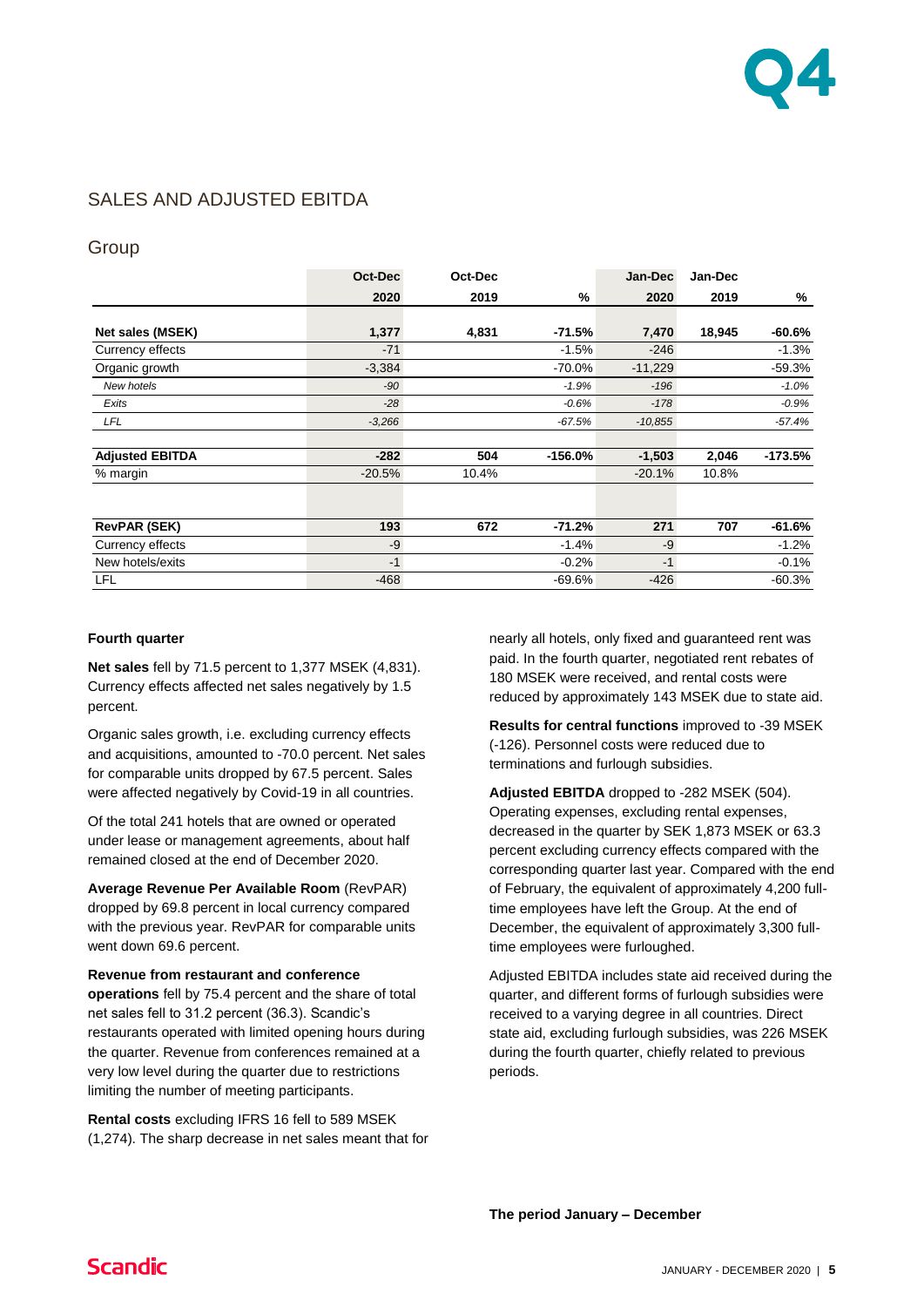

**Net sales** fell by 60.6 percent to 7,470 MSEK (18,945). Currency effects affected net sales negatively by 1.3 percent.

Organic sales growth amounted to -59.3 percent. The organic growth was affected negatively by Covid-19 in all countries.

New hotels/exits contributed -374 MSEK net. New hotels made a negative contribution as net sales for these hotels decreased compared with the period they were in operation last year.

**Average Revenue Per Available Room** (RevPAR) dropped by 60.4 percent in local currency compared with the previous year. RevPAR for comparable units fell 60.3 percent.

**Revenue from restaurant and conference operations** fell by 63.3 percent and the share of total net sales dropped to 29.9 percent (32.2).

**Rental costs** excluding IFRS 16 fell to -3,121 MSEK (- 5,061). The sharp decrease in net sales meant that for almost all hotels, only fixed and guaranteed rent was paid from the second quarter. Rental costs were reduced by approximately 469 MSEK due to state aid during the period. Rental discounts affected results positively by 196 MSEK.

**Costs for central functions** fell to -298 MSEK (-409). Personnel costs were reduced from the end of the first quarter due to terminations and furlough.

**Adjusted EBITDA** dropped to -1,503 MSEK (2,046). Substantial cost savings, mainly staff reductions, reduced the negative effect of Covid-19 after the end of the first quarter.

Adjusted EBITDA include state subsidies during the period. Different forms of furlough subsidies were received to a varying degree in all countries. Direct state aid excluding furlough subsidies was 726 MSEK during the period.

### Segment reporting

| Quarterly, Oct-Dec                  | <b>Adjusted EBITDA</b><br><b>Net sales</b> |                          |        | <b>Adjusted EBITDA margin</b> |           |         |  |
|-------------------------------------|--------------------------------------------|--------------------------|--------|-------------------------------|-----------|---------|--|
| <b>MSEK</b>                         | 2020                                       | 2019                     | 2020   | 2019                          | 2020      | 2019    |  |
|                                     |                                            |                          |        |                               |           |         |  |
| Sweden                              | 465                                        | 1.622                    | $-136$ | 239                           | $-29.2\%$ | 14.7%   |  |
| Norway                              | 410                                        | 1.277                    | 6      | 115                           | 1.5%      | $9.0\%$ |  |
| Finland                             | 300                                        | 1.222                    | $-89$  | 216                           | $-29.7%$  | 17.7%   |  |
| Other Europe                        | 201                                        | 710                      | $-24$  | 60                            | $-11.9%$  | 8.5%    |  |
| Central costs and Group adjustments |                                            | $\overline{\phantom{0}}$ | $-39$  | $-126$                        |           |         |  |
| <b>Total Group</b>                  | 1.376                                      | 4.831                    | $-282$ | 504                           | $-20.5%$  | 10.4%   |  |

| Period, Jan-Dec                     | <b>Net sales</b> |        | <b>Adjusted EBITDA</b> |        | <b>Adjusted EBITDA margin</b> |       |  |
|-------------------------------------|------------------|--------|------------------------|--------|-------------------------------|-------|--|
| <b>MSEK</b>                         | 2020             | 2019   | 2020                   | 2019   | 2020                          | 2019  |  |
|                                     |                  |        |                        |        |                               |       |  |
| Sweden                              | 2,489            | 6,291  | $-402$                 | 910    | $-16.2\%$                     | 14.5% |  |
| Norway                              | 2,236            | 5.343  | $-48$                  | 539    | $-2.1%$                       | 10.1% |  |
| Finland                             | 1.714            | 4.547  | $-456$                 | 707    | $-26.6%$                      | 15.5% |  |
| Other Europe                        | 1.031            | 2.764  | $-298$                 | 298    | $-28.9%$                      | 10.8% |  |
| Central costs and Group adjustments |                  |        | $-298$                 | $-408$ |                               |       |  |
| <b>Total Group</b>                  | 7,470            | 18,945 | $-1,503$               | 2,046  | $-20.1%$                      | 10.8% |  |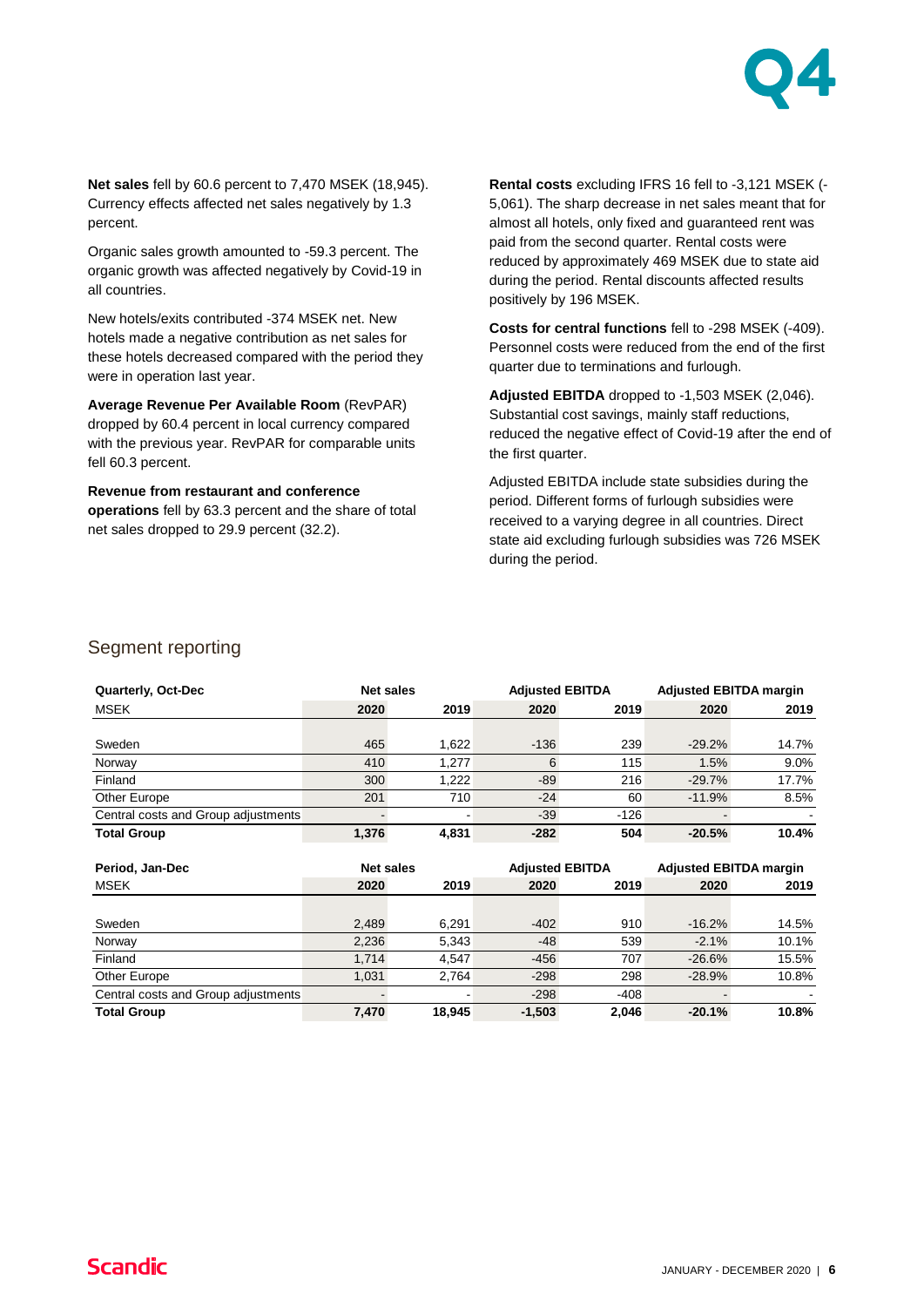

### EFFEKT IFRS 16

As of January 1, 2019, the Group applies IFRS 16 Leases. The accounting principle means that lease agreements with a fixed or minimum rent are recognized in the balance sheet as a right-of-use asset and a lease liability. IFRS 16 has a substantial impact on Scandic's income statement and balance sheet. Reported EBITDA increases significantly as the reported cost of leases falls while depreciation of rightof-use assets and interest expenses for the lease liability grows.

In connection with agreements on rental discounts, there have in some cases been extensions in the terms of the leases. These extensions have negatively impacted the net profit for 2020 and the following years and deferred the time at which when the negative effect of IFRS 16 on the net profit is expected to cease.

With the current portfolio of lease agreements at the end of 2020, net profit after tax for 2021 is expected to

### Summary of the effects of IFRS 16

be negatively impacted by approximately 480 MSEK. With an unchanged portfolio of lease agreements and unchanged assumptions, the negative effect on the profit is expected to decline over time and have a positive effect on the net profit from 2027. This is because interest expenses for the lease liability decrease over time as the lease liability is amortized continuously.

The definition of adjusted EBITDA has not changed compared with the previous year and excludes the effect of leases. The table below shows the bridge between the income statement excluding the effect of leases to the reported income statement according to IFRS.

|                                                    |                          | Jan-Dec               |          |          |  |
|----------------------------------------------------|--------------------------|-----------------------|----------|----------|--|
|                                                    |                          | 2020                  |          |          |  |
|                                                    | <b>Excl. effect IFRS</b> |                       |          |          |  |
|                                                    | 16                       | <b>Effect IFRS 16</b> | Reported | Reported |  |
| <b>Total operating income</b>                      | 7,470                    | 0                     | 7,470    | 18,945   |  |
| <b>EBITDAR</b>                                     | 1,619                    | 0                     | 1,619    | 7,107    |  |
| Total rental charges                               | $-3,121$                 | 3,191                 | 70       | $-1,770$ |  |
| <b>Adjusted EBITDA</b>                             | $-1,503$                 |                       |          |          |  |
| Pre-opening costs                                  | $-32$                    | $\mathbf 0$           | $-32$    | -81      |  |
| Items affecting comparability                      | $-269$                   | 0                     | $-269$   | 169      |  |
| <b>EBITDA</b>                                      | $-1,804$                 | 3,191                 | 1,387    | 5,425    |  |
| Depreciations, amortizations and impairment losses | $-3,761$                 | $-2,426$              | -6,187   | $-3,281$ |  |
| <b>EBIT</b>                                        | $-5,565$                 | 765                   | -4,800   | 2,144    |  |
| Net financial items                                | $-245$                   | $-1,036$              | -1,281   | $-1,242$ |  |
| EBT (Profit before tax)                            | $-5,810$                 | $-271$                | $-6,081$ | 902      |  |
| Tax                                                | 71                       | 59                    | 130      | $-177$   |  |
| Profit/loss for the period                         | $-5,739$                 | $-212$                | $-5,951$ | 725      |  |
| Earnings per share, SEK                            | $-38.62$                 | $-1.40$               | $-40.02$ | 7.01     |  |

### Result excluding effect of finance leases

|                                                    | Oct-Dec | Oct-Dec  | Jan-Dec  | Jan-Dec  |
|----------------------------------------------------|---------|----------|----------|----------|
|                                                    | 2020    | 2019     | 2020     | 2019     |
| <b>Total operating income</b>                      | 1,377   | 4,831    | 7,470    | 18,945   |
| <b>EBITDAR</b>                                     | 307     | 1,778    | 1,619    | 7,107    |
| Total rental charges                               | $-589$  | $-1,274$ | $-3,121$ | $-5,061$ |
| <b>Adjusted EBITDA</b>                             | $-282$  | 504      | $-1,503$ | 2,046    |
| Pre-opening costs                                  |         | $-13$    | $-32$    | $-81$    |
| Items affecting comparability                      | $-11$   |          | $-269$   | 169      |
| <b>EBITDA</b>                                      | $-292$  | 492      | $-1,804$ | 2,134    |
| Depreciations, amortizations and impairment losses | $-204$  | $-229$   | $-3,761$ | $-859$   |
| <b>EBIT</b>                                        | $-496$  | 263      | $-5,565$ | 1,275    |
| Net financial items                                | $-58$   | $-19$    | $-245$   | -99      |
| EBT (Profit before tax)                            | $-554$  | 245      | $-5,810$ | 1,176    |
| Tax                                                | 91      | $-56$    | 71       | $-234$   |
| Profit/loss for the period                         | -463    | 189      | $-5,739$ | 942      |
| Earnings per share, SEK                            | $-2.42$ | 1.84     | $-38.62$ | 9.15     |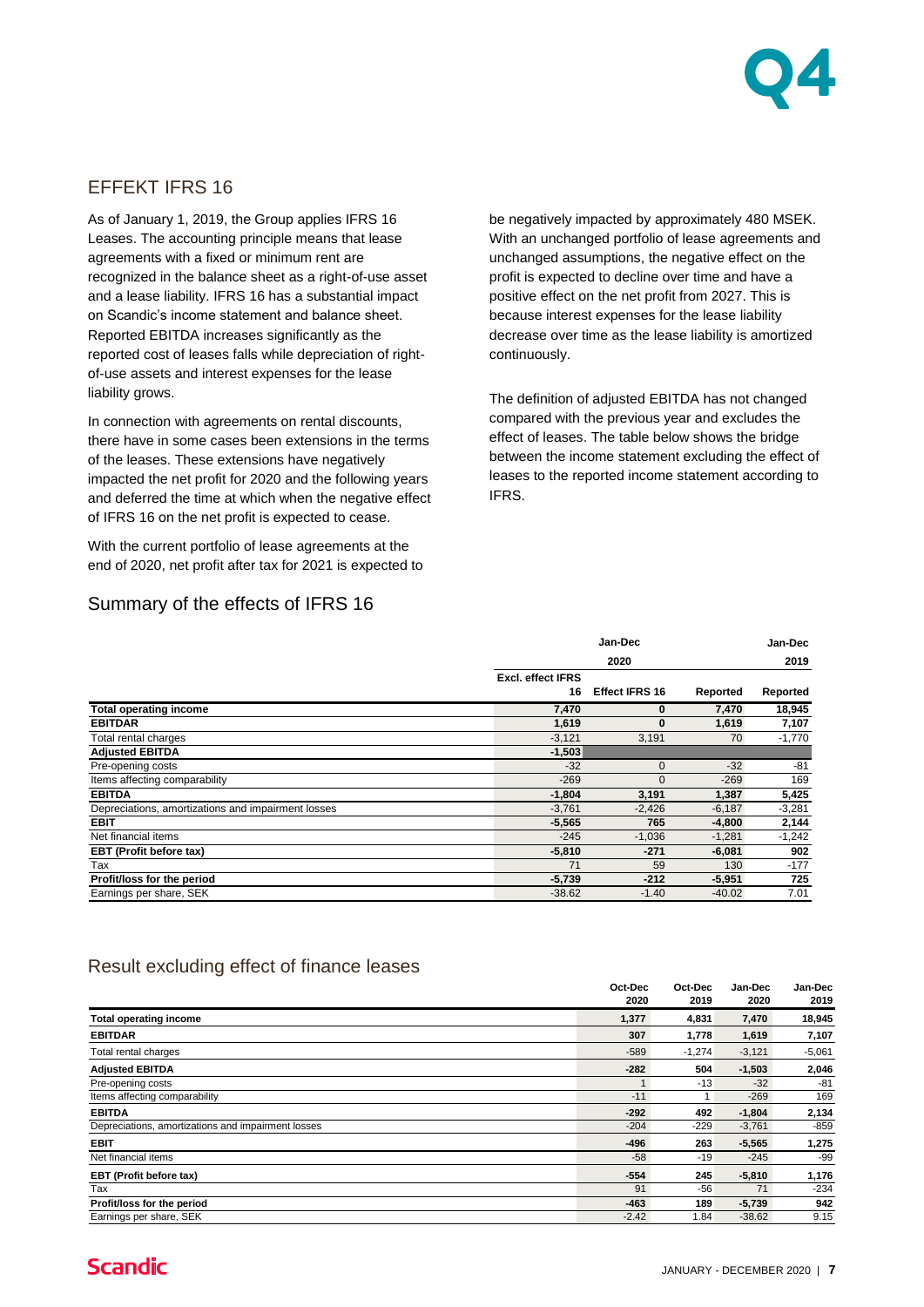

## REPORTED RESULT

### **Fourth quarter**

**EBITDA** was 470 MSEK (1,401) and -292 MSEK (492) excluding IFRS 16. EBITDA included pre-opening costs for new hotels of 1 MSEK (-13). Items affecting comparability amounted to -11 MSEK (1) and primarily referred to costs related to the reduction in the number of employees in Norway and Denmark.

**EBIT** was -377 MSEK (498) and -496 MSEK (263) excluding IFRS 16. Depreciation and amortization totaled -847 MSEK (-903). Excluding IFRS 16 depreciation and amortization amounted to -204 MSEK (-229).

**The Group's net financial expense** amounted to -262 MSEK (-334) MSEK and -59 (-19) excluding IFRS 16. The interest expense, excluding the effect of leases, was -60 MSEK (-22).

**The loss before tax** was -639 MSEK (profit: 164) and -555 MSEK (profit: 245) excluding IFRS 16.

### **The period January – December**

**EBITDA** was 1,387 MSEK (5,425) and -1,804 MSEK (2,134) excluding IFRS 16. EBITDA included preopening costs for new hotels of -32 MSEK (-81) and items affecting comparability of -269 MSEK (169). Items affecting comparability primarily referred to costs related to the reduction in the number of employees in Sweden, Norway, and Denmark. Items affecting comparability for the same period of the previous year mainly comprised a capital gain of 181 MSEK from the sale of Scandic Hasselbacken in Stockholm and costs of -13 MSEK in connection with the change of President & CEO.

**EBIT** was -4,800 MSEK (2,144) and -5,565 MSEK (1,275) excluding IFRS 16. Due to negative effects of Covid-19 on Scandic's operations, non-current assets were tested for impairment in connection with the preparation of the interim report for the first quarter. The test showed an impairment of intangible assets of 2,955 MSEK. The impairment primarily involved assets in Norway and Sweden, but also in Denmark and Finland. Approximately 85 percent of the impairment was due to the increased discount rate caused by estimated increased risk and ensuing return requirements on hotel operations. The remaining part of the impairment amount was due to the fact that future cash flows are expected to be somewhat lower.

**Reported tax** amounted to 111 MSEK (-38).

**Net profit/loss** dropped to -527 MSEK (126). Excluding IFRS 16, net profit/loss fell to -463 MSEK (189).

**Earnings per share** after dilution amounted to -2.75 SEK (1.21) per share and -2.42 SEK (1.84) excluding IFRS 16. Adjusted for items affecting comparability, earnings per share amounted to -2.37 SEK (1.83).

Depreciation and amortization totaled -6,187 MSEK (-3,281). Excluding IFRS 16, depreciation and amortization amounted to -3,761 MSEK (-859).

**The Group's net financial expense** amounted to - 1,282 MSEK (-1,242) MSEK and -246 (-99) excluding IFRS 16. The interest expense, excluding IFRS 16, was -193 MSEK (-101). The net financial expense included non-recurring items related to amending and updating a -52 MSEK loan agreement.

**Loss before tax** was -6,081 MSEK (profit: 902) and -5,810 MSEK (profit: 1,176) excluding IFRS 16.

**Reported tax** amounted to 130 MSEK (-177). The administrative court in Finland rejected Scandic's appeal regarding the supplementary taxation of the Finnish branch of Scandic Hotels AB in the years 2007– 2017. Scandic has appealed the decision. The supplementary taxation amounted to approximately 400 MSEK and was fully expensed in the first quarter. The amount is marginally lower than the company's previous payment to the Finnish Tax Administration. Scandic therefore received approximately 15 MSEK in the second quarter.

**Net profit/loss** dropped to -5,951 MSEK (725) and to -5,739 MSEK (942) excluding IFRS 16.

**Earnings per share** after dilution amounted to -40.02 SEK (7.01) per share and -38.62 SEK (9.15) excluding IFRS 16. Adjusted for items affecting comparability, earnings per share amounted to -37.19 SEK (7.49) with a significant negative impact from the impairment of intangible assets and a tax expense from supplementary taxation in Finland.

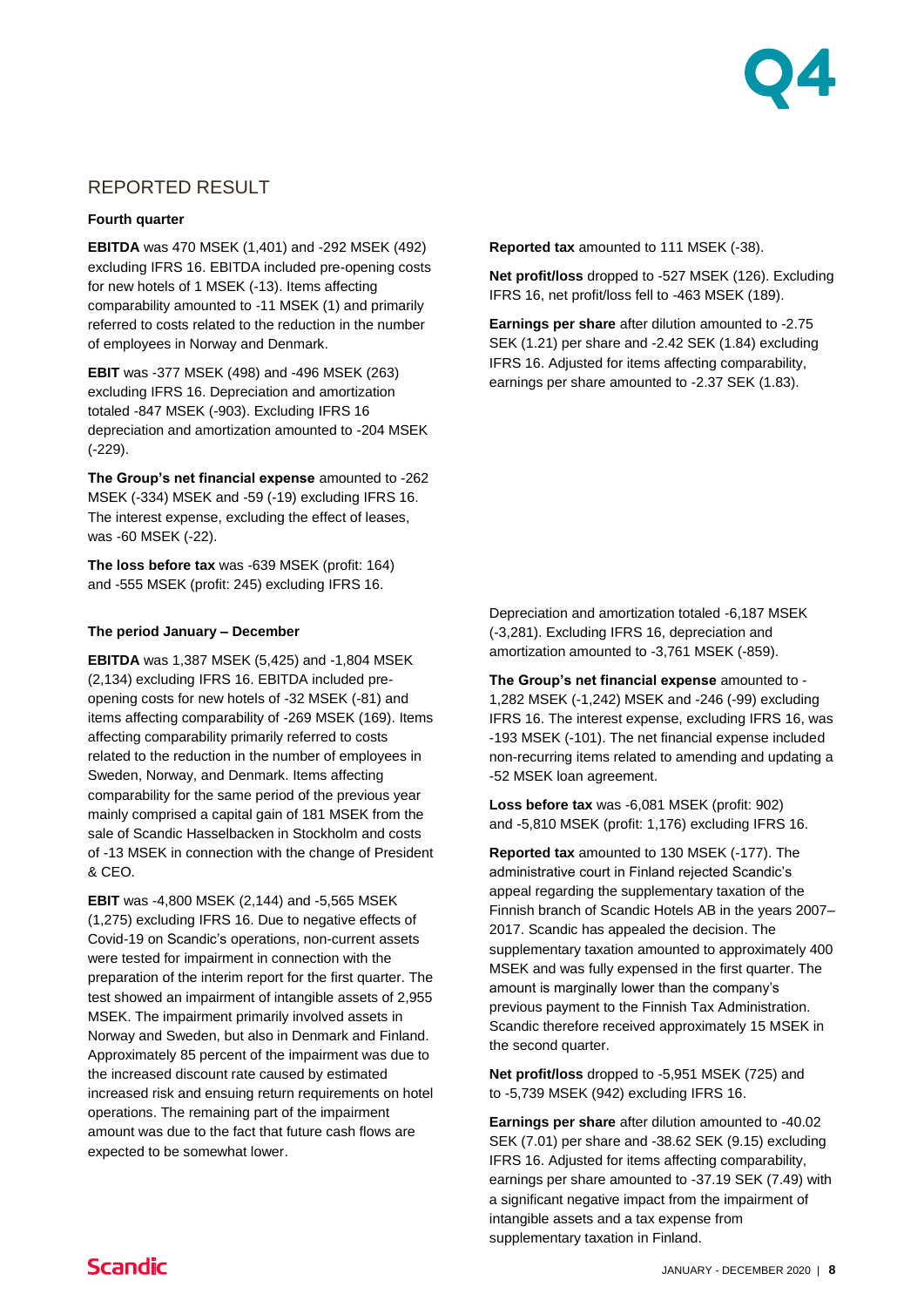

### Earnings per share

|                                                                             | Oct-Dec<br>2020 | Oct-Dec<br>2019 | Jan-Dec<br>2020 | Jan-Dec<br>2019 |
|-----------------------------------------------------------------------------|-----------------|-----------------|-----------------|-----------------|
| Earnings per share, SEK                                                     | $-2.75$         | 1.21            | $-40.02$        | 7.01            |
| Effect from lease                                                           | 0.33            | $-0.61$         | 1.40            | $-2.12$         |
| Earnings per share, SEK, excl. effect lease                                 | $-2.42$         | 1.84            | $-38.62$        | 9.15            |
| Items affecting comparability                                               | 0.04            | $-0.01$         | 1.42            | 1.66            |
|                                                                             |                 |                 |                 |                 |
| Earnings per share, SEK, excl. effect lease & items affecting comparability | $-2.37$         | 1.83            | $-37.19$        | 7.49            |

## CASH FLOW & FINANCIAL POSITION

Operating cash flow for the full year 2020 excluding IFRS 16 was -2,040 MSEK (1,704), which was impacted by the negative effects of Covid-19 on the company's operations. The cash flow contribution from the change in working capital amounted to -221 MSEK (158). The deterioration was primarily due to reduced operating liabilities and receivables related to state aid of approximately 145 MSEK in Norway, which was granted in January 2021 but has not yet been paid.

Paid tax amounted to -54 MSEK (-343).

Net investments totaled -751 MSEK (-1,155), of which hotel renovations accounted for -414 MSEK (-722) and IT for -35 MSEK (-71). Investments in new hotels and increased room capacity totaled -302 MSEK (-367). The rate of investment fell after the second quarter and only encompassed the completion of investments that were already contracted. In the same period in the previous year, Scandic received the purchase price of 232 MSEK for the divestment of Scandic Hasselbacken.

In total, free cash flow fell to -2,939 MSEK (777) in 2020.

The proceeds of 1,765 MSEK from the rights issue were received before the end of the second quarter 2020 after the deduction of paid expenses of 64 MSEK for the rights issue.

### Operating cash flow

| <b>MSEK</b>                                     | Oct-Dec<br>2020 | Oct-Dec<br>2019              | Jan-Dec<br>2020 | Jan-Dec<br>2019 |
|-------------------------------------------------|-----------------|------------------------------|-----------------|-----------------|
| <b>Adjusted EBITDA</b>                          | $-282$          | 504                          | $-1,503$        | 2,046           |
| Pre-opening costs                               | $\mathbf 1$     | $-14$                        | $-32$           | $-81$           |
| Non-recurring items                             | $-11$           | 1                            | $-269$          | 169             |
| Adjustments for non-cash items                  | 5               | 1                            | 39              | $-173$          |
| Paid tax                                        |                 | $-42$                        | $-54$           | $-343$          |
| Change in working capital                       | $-843$          | 502                          | $-221$          | 158             |
| Interests paid, credit institutions             | $-57$           | $-15$                        | $-148$          | $-71$           |
| Cash flow from operations                       | $-1,186$        | 938                          | $-2,188$        | 1,705           |
| Investments in hotel renovations                | -8              | $-279$                       | $-414$          | $-722$          |
| Investments in IT                               | $-7$            | $-27$                        | $-35$           | $-71$           |
| Free cash flow before investments in expansions | $-1,201$        | 632                          | $-2,637$        | 912             |
| Acquisitions/sales of operations                |                 |                              |                 | 232             |
| Investments in new capacity                     | $-133$          | $-33$                        | $-302$          | $-367$          |
| Free cash flow                                  | $-1,334$        | 599                          | $-2,939$        | 777             |
|                                                 |                 |                              |                 |                 |
| Right issue                                     | $-1$            | $\qquad \qquad \blacksquare$ | 1,701           |                 |
| Other items in financing activities             |                 | $\blacksquare$               | $-75$           | $-14$           |
| Subscription rights                             |                 |                              | 17              |                 |
| Transaction costs expensed                      | $-6$            | $-3$                         | $-4$            | -8              |
| Exchange difference in net debt                 | 55              | 50                           | 84              | $-55$           |
| Dividend                                        |                 | $-180$                       |                 | $-361$          |
| Change net debt                                 | $-1,287$        | 466                          | $-1,217$        | 339             |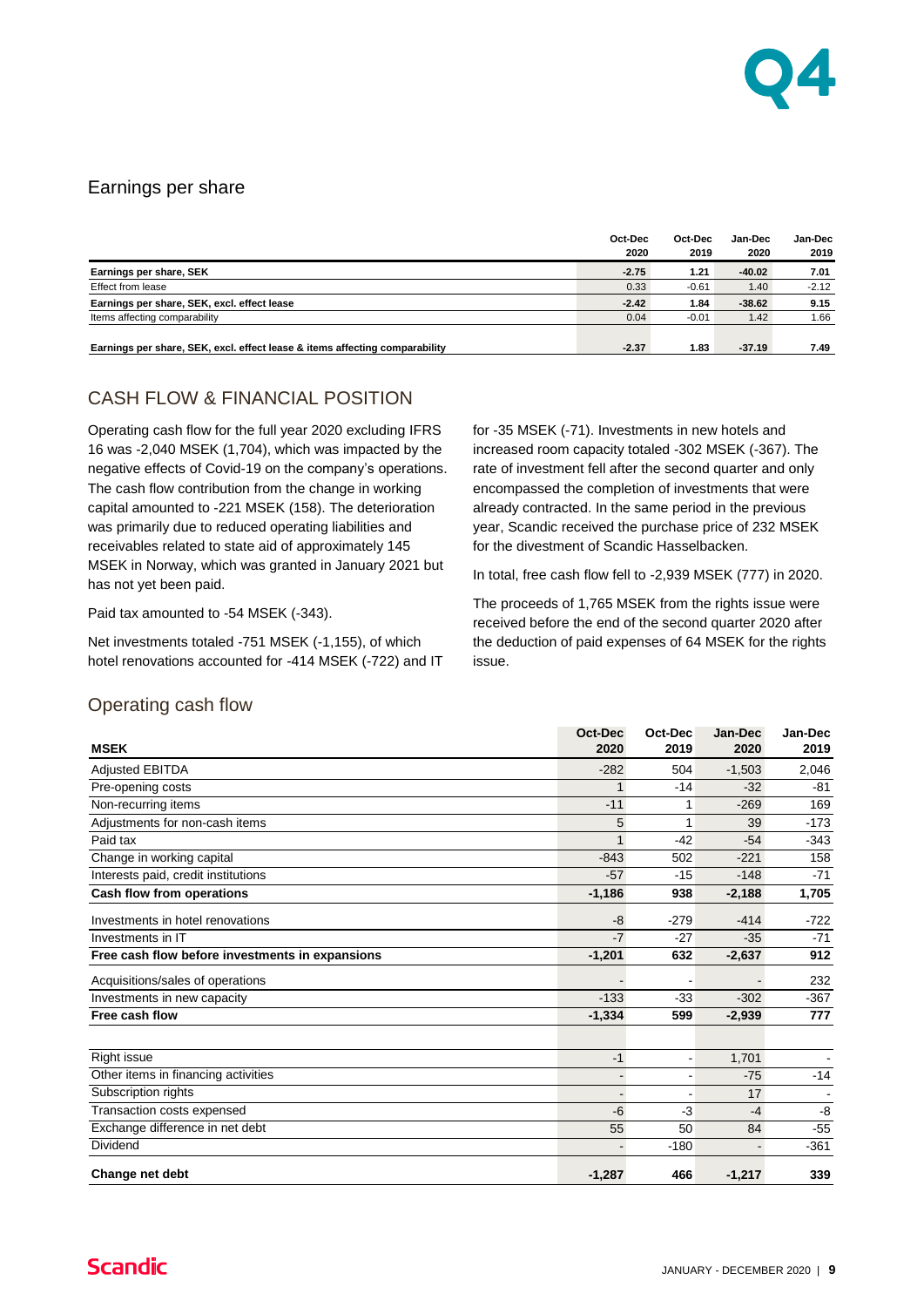

The balance sheet total on December 31, 2020 was 38,283 MSEK, compared with 43,509 MSEK on December 31, 2019.

Interest-bearing net liabilities, excluding lease liabilities, increased by 1,217 MSEK during the year to 4,713 MSEK. The increase was due to the fact that the negative free cash flow exceeded the proceeds from the rights issue.

On May 22, 2020, Scandic entered into an agreement amending and updating an existing loan agreement, adding an additional credit facility of 1,150 MSEK in total, of which 500 MSEK was available from September 1, 2020 and an additional 650 MSEK was available from January 1, 2021. The additional credit facility will be available until December 31, 2021. The original 5,500 MSEK loan agreement will mature on June 22, 2022. The updated loan agreement includes adjustments of interest terms, securities and covenants.

Total agreed credit facilities including credit commitments amounted to 6,650 MSEK at the end of December 2020. Loans from credit institutions totaled 4,526 MSEK, commercial papers amounted to 201 MSEK and cash and cash equivalents were 14 MSEK. Total available liquidity totaled approximately 1,900 MSEK.

Liabilities to property owners decreased in the fourth quarter 2020 to approximately 120 MSEK due to the offsetting of liabilities against rent concessions and increased preliminary payments. It is estimated that approximately 40 MSEK of the rent liability will be repaid in the first six months of 2021. The liability for the payment respite for VAT and social security contributions amounted to approximately 240 MSEK. The payment respite has been extended until the first half of 2022.

As of December 31, 2020, before issue expenses, the rights issue resulted in an increase of 1,765 MSEK in equity, of which 22.1 MSEK was an increase in share capital. The number of shares grew by 88,272,918. Total issue expenses amounted to 64 MSEK. As of December 31, 2020, the total number of outstanding shares was 191,257,993 and the average number of shares after dilution was 191,284,879. Equity was 2,071 MSEK compared with 6,601 MSEK on December 31, 2019.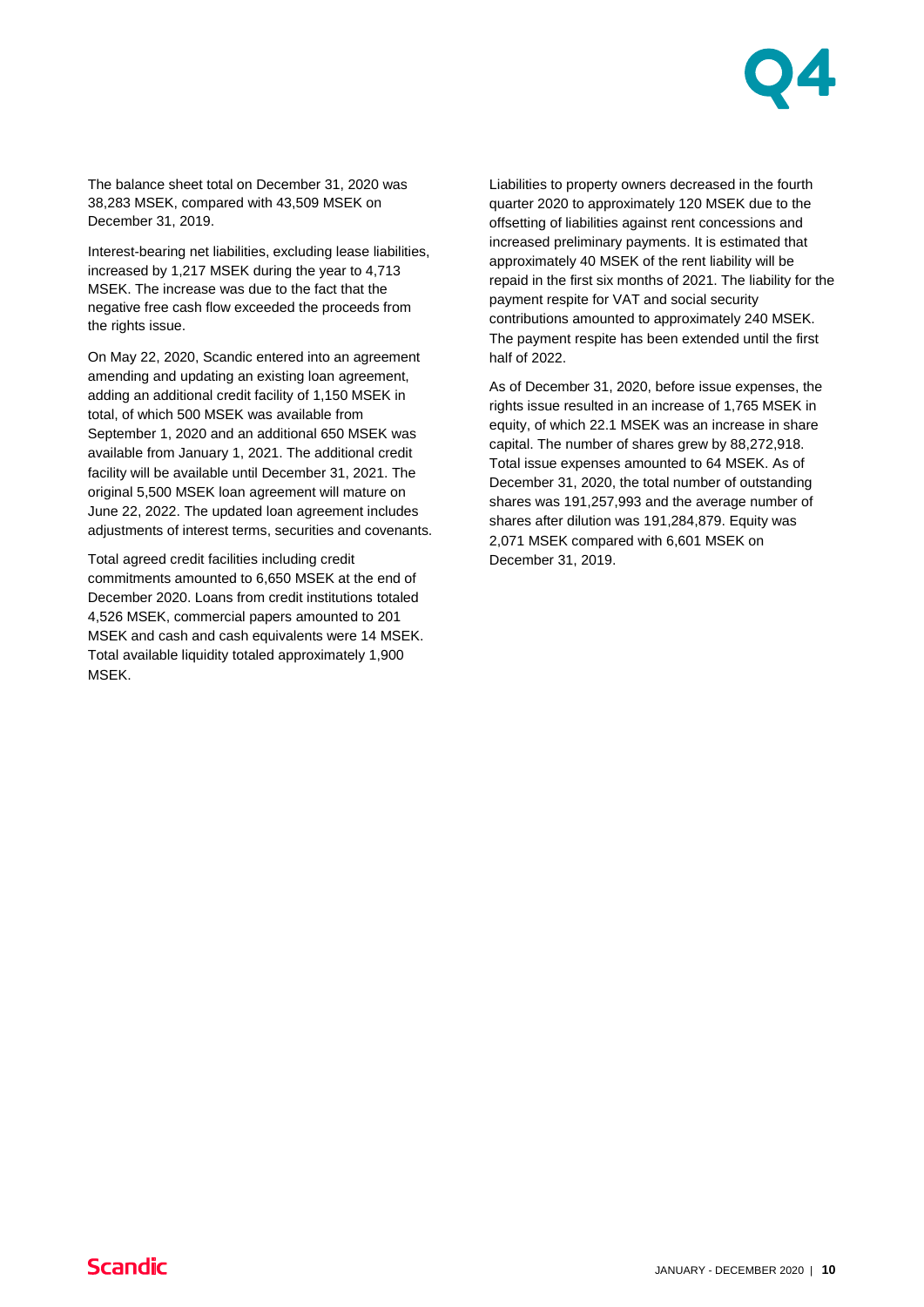

### SEGMENT REPORTING

### **Sweden**

|                        | Oct-Dec  | Oct-Dec |           | Jan-Dec  | Jan-Dec |           |
|------------------------|----------|---------|-----------|----------|---------|-----------|
|                        | 2020     | 2019    | %         | 2020     | 2019    | %         |
|                        |          |         |           |          |         |           |
| Net sales (MSEK)       | 465      | 1,622   | $-71.3%$  | 2,489    | 6,291   | $-60.4%$  |
| Organic growth         | $-1,157$ | 2       | $-71.3%$  | $-3,802$ | 16      | $-60.4%$  |
| New hotels             |          | 0       | ٠         |          |         |           |
| Exits                  |          | $-22$   |           | $-7$     | -82     | $-0.1%$   |
| LFL                    | $-1,157$ | 24      | $-71.3%$  | $-3,795$ | 98      | $-60.3%$  |
| <b>Adjusted EBITDA</b> | $-136$   | 239     | $-156.9%$ | $-402$   | 910     | $-144.2%$ |
| % margin               | $-29.2%$ | 14.7%   |           | $-16.2%$ | 14.5%   |           |
|                        |          |         |           |          |         |           |
| <b>RevPAR (SEK)</b>    | 215      | 703     | $-69.4%$  | 285      | 727     | $-60.8%$  |
| New hotels/exits       | $\Omega$ | $-1$    |           | $\Omega$ | $-2$    | $0.0\%$   |
| <b>LFL</b>             | $-487$   | 3       | $-69.4%$  | $-442$   | 10      | $-60.8%$  |
|                        |          |         |           |          |         |           |
| ARR (SEK)              | 831      | 1,069   | $-22.2%$  | 911      | 1,052   | $-13.4%$  |
| OCC %                  | 25.9%    | 65.8%   |           | 31.2%    | 69.0%   |           |

#### **Fourth quarter**

Net sales fell by 71.3 percent to 465 MSEK (1,622). For comparable units, net sales decreased by 71.3 percent.

Average Revenue Per Available Room (RevPAR) decreased by 69.4 percent compared with the same quarter in the previous year. RevPAR for comparable units dropped by 69.4 percent.

#### **The period January – December**

Net sales fell by 60.4 percent to 2,489 MSEK (6,291). For comparable units, net sales declined by 60.3 percent.

Scandic Hasselbacken in Stockholm was sold on March 1, 2019, which affected net sales negatively by 7 MSEK compared with the previous year.

Average Revenue Per Available Room (RevPAR) increased by 60.8 percent compared with the previous Adjusted EBITDA dropped to -136 MSEK (239). Direct state aid excluding furlough subsidies reduced costs by 80 MSEK of which aid for rent amounted to 47 MSEK in the fourth quarter.

year. RevPAR for comparable units dropped by 60.8 percent.

Adjusted EBITDA decreased to -402 MSEK (910) including state aid. Direct state aid excluding furlough subsidies reduced costs by 228 MSEK of which aid for rent amounted to 145 MSEK in the period.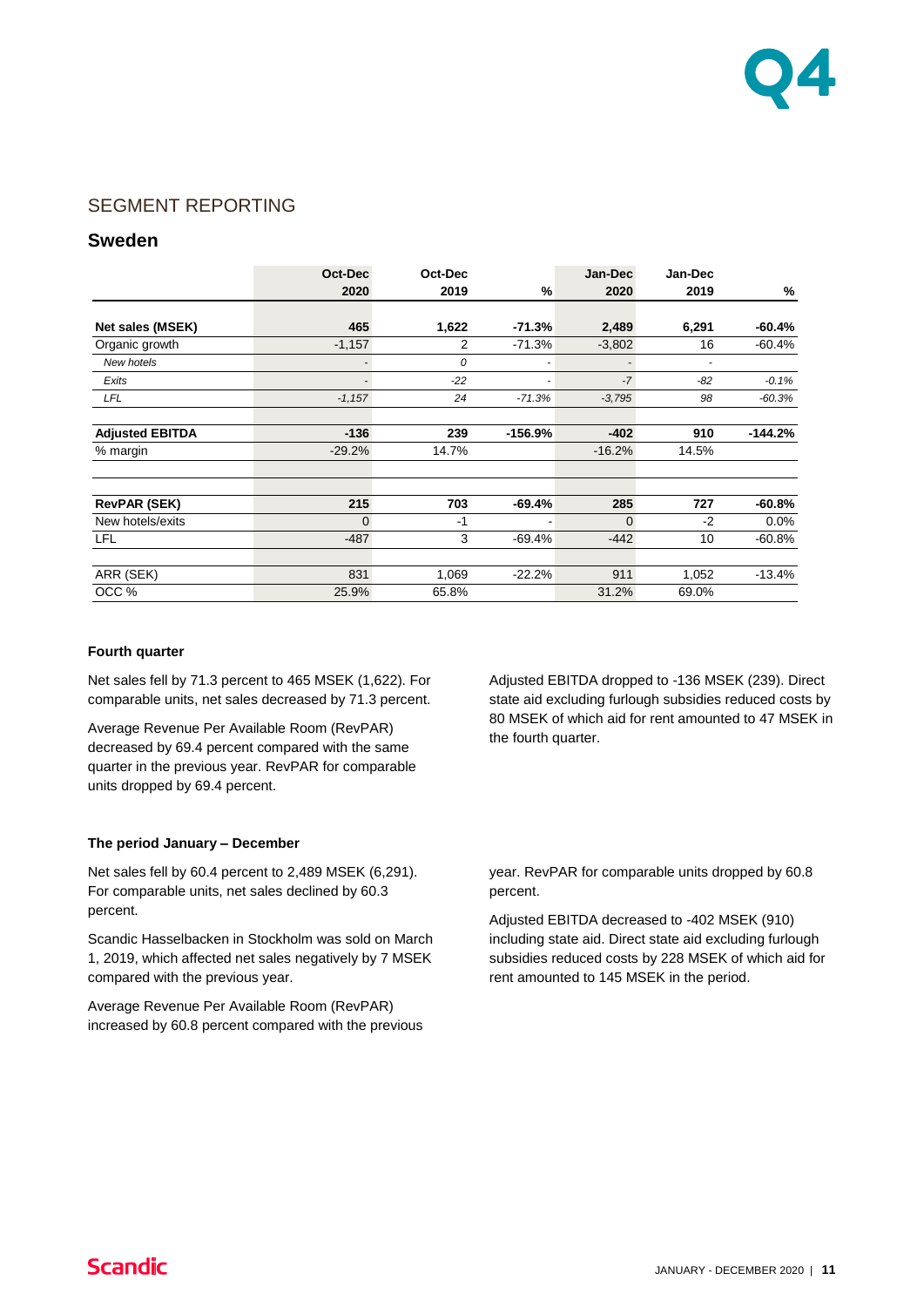

### **Norway**

|                        | Oct-Dec      | Oct-Dec |          | Jan-Dec        | Jan-Dec |            |
|------------------------|--------------|---------|----------|----------------|---------|------------|
|                        | 2020         | 2019    | %        | 2020           | 2019    | %          |
|                        |              |         |          |                |         |            |
| Net sales (MSEK)       | 410          | 1,277   | $-67.9%$ | 2,236          | 5,343   | $-58.2%$   |
| Currency effects       | $-48$        |         | $-3.8%$  | $-220$         |         | $-4.2%$    |
| Organic growth         | $-819$       |         | $-64.1%$ | $-2,888$       |         | $-54.0%$   |
| New hotels             | $\mathbf{1}$ |         | 0.1%     | 48             |         | 0.9%       |
| Exits                  | $-4$         |         | $-0.3%$  | $-34$          |         | $-0.6%$    |
| LFL                    | $-815$       |         | $-63.9%$ | $-2,901$       |         | $-54.3%$   |
| <b>Adjusted EBITDA</b> | 6            | 115     | $-94.6%$ | $-48$          | 539     | $-109.0\%$ |
| % margin               | 1.5%         | $9.0\%$ |          | $-2.2%$        | 10.1%   |            |
|                        |              |         |          |                |         |            |
| <b>RevPAR (SEK)</b>    | 197          | 559     | $-64.7%$ | 271            | 654     | $-58.5%$   |
| Currency effects       | $-22$        |         | $-3.9%$  | $-27$          |         | $-4.1%$    |
| New hotels/exits       | 11           |         | 2.0%     | $\overline{4}$ |         | 0.6%       |
| <b>LFL</b>             | $-351$       |         | $-62.8%$ | $-360$         |         | $-55.0%$   |
|                        |              |         |          |                |         |            |
| ARR (SEK)              | 829          | 1,030   | $-19.5%$ | 937            | 1,062   | $-11.8%$   |
| OCC %                  | 23.8%        | 54.2%   |          | 29.0%          | 61.6%   |            |

#### **Fourth quarter**

Net sales fell by 67.9 percent to 410 MSEK (1,277). Net sales for comparable units dropped by 63.9 percent.

Changes in the hotel portfolio contributed -3 MSEK to net sales. Scandic Voss, which opened on January 30, 2020, and Stavanger Royal, which Scandic took over on October 1, 2019, contributed positively.

Average Revenue Per Available Room (RevPAR) dropped by 60.8 percent in local currency compared with the same

#### **The period January – December**

Net sales fell by 58.2 percent to 2,236 MSEK (5,343). Net sales for comparable units dropped by 54.3 percent.

Changes in the hotel portfolio contributed 14 MSEK to net sales. Scandic Voss, which opened on January 30, 2020, and Stavanger Royal, which Scandic took over on October 1, 2019, contributed positively.

Average Revenue Per Available Room (RevPAR) decreased by 54.4 percent in local currency compared with the previous year. RevPAR for comparable units dropped by 55.0 percent.

quarter the previous year. RevPAR for comparable units dropped by 62.8 percent.

Adjusted EBITDA fell to 6 MSEK (115) including state aid. Direct state aid excluding furlough subsidies reduced costs by 138 MSEK of which aid for rent amounted to 97 MSEK in the fourth quarter.

Adjusted EBITDA dropped to -48 MSEK (539) including state aid. Direct state aid excluding furlough subsidies reduced costs by 329 MSEK of which aid for rent amounted to 233 MSEK in the period.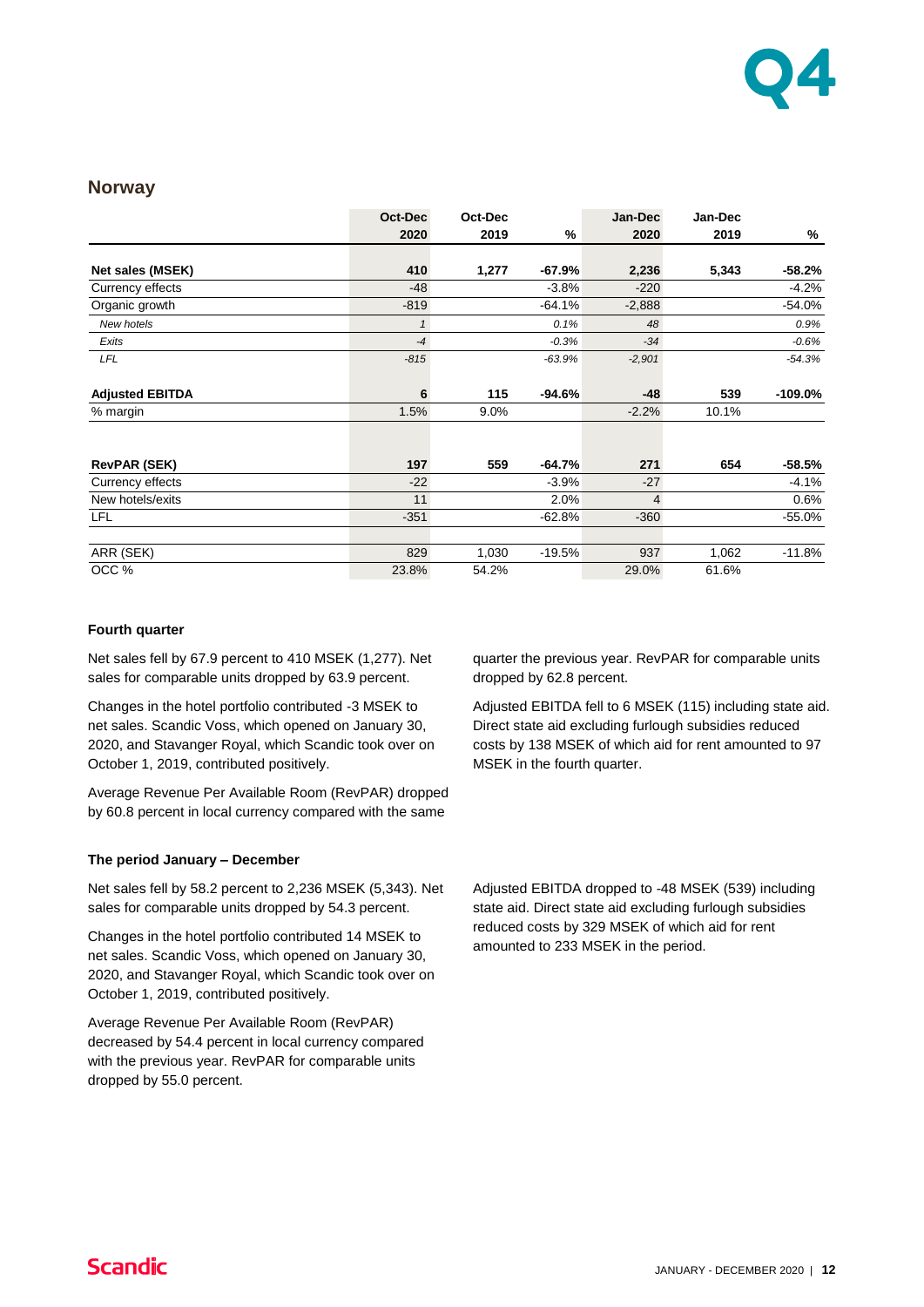

### **Finland**

|                        | Oct-Dec  | Oct-Dec |           | Jan-Dec  | Jan-Dec |           |
|------------------------|----------|---------|-----------|----------|---------|-----------|
|                        | 2020     | 2019    | %         | 2020     | 2019    | %         |
|                        |          |         |           |          |         |           |
| Net sales (MSEK)       | 300      | 1,222   | -75.4%    | 1,714    | 4,547   | $-62.3%$  |
| Currency effects       | $-14$    |         | $-1.2%$   | $-17$    |         | $-0.4%$   |
| Organic growth         | $-907$   |         | $-74.2%$  | $-2,816$ |         | $-61.9%$  |
| New hotels             | $-59$    |         | $-4.8%$   | $-220$   |         | $-4.8%$   |
| Exits                  | $-23$    |         | $-1.9%$   | $-137$   |         | $-3.0%$   |
| <b>LFL</b>             | $-825$   |         | $-67.5%$  | $-2,459$ |         | $-54.1%$  |
| <b>Adjusted EBITDA</b> | $-89$    | 216     | $-141.2%$ | $-456$   | 707     | $-164.5%$ |
| % margin               | $-29.6%$ | 17.7%   |           | $-26.7%$ | 15.6%   |           |
|                        |          |         |           |          |         |           |
| <b>RevPAR (SEK)</b>    | 164      | 702     | $-76.6%$  | 258      | 676     | $-61.9%$  |
| Currency effects       | -9       |         | $-1.3%$   | $-3$     |         | $-0.4%$   |
| New hotels/exits       | $-18$    |         | $-2.6%$   | -9       |         | $-1.4%$   |
| LFL                    | $-511$   |         | $-72.7%$  | $-407$   |         | $-60.1%$  |
|                        |          |         |           |          |         |           |
| ARR (SEK)              | 883      | 1,127   | $-21.7%$  | 1,011    | 1,079   | $-6.3%$   |
| OCC %                  | 18.6%    | 62.3%   |           | 25.5%    | 62.7%   |           |

### **Fourth quarter**

Net sales fell by 75.4 percent to 300 MSEK (1,222). Net sales for comparable units went down by 67.5 percent.

New hotels/exits contributed -82 MSEK net. Crowne Plaza, which was closed for renovations in January 2020 and opened again on October 1, 2020, had the greatest impact.

Average Revenue Per Available Room (RevPAR) dropped by 75.3 percent in local currency compared

#### **The period January – December**

Net sales fell by 62.3 percent to 1,714 MSEK (4,547). Net sales for comparable units dropped by 54.1 percent.

New hotels/exits contributed -357 MSEK net. Crowne Plaza, which closed for renovations in January 2020, had the greatest negative effect and new hotels made a negative contribution as net sales for these hotels have decreased compared with the corresponding period they were in operation last year.

Average Revenue Per Available Room (RevPAR) dropped by 61.5 percent in local currency compared with the same quarter the previous year. RevPAR for comparable units dropped by 72.7 percent.

Adjusted EBITDA decreased to -89 MSEK (216) including state aid. In Finland, the state provided aid to cover the cost of employees who were furloughed during the quarter. Direct state aid excluding furlough subsidies was 5 MSEK in the fourth quarter.

with the previous year. RevPAR for comparable units declined by 60.1 percent.

Adjusted EBITDA dropped to -456 MSEK (707) including state aid. In Finland, the state provided aid to cover the cost of employees who were furloughed with effect from the first quarter. Direct state aid excluding furlough subsidies was 10 MSEK in the period.

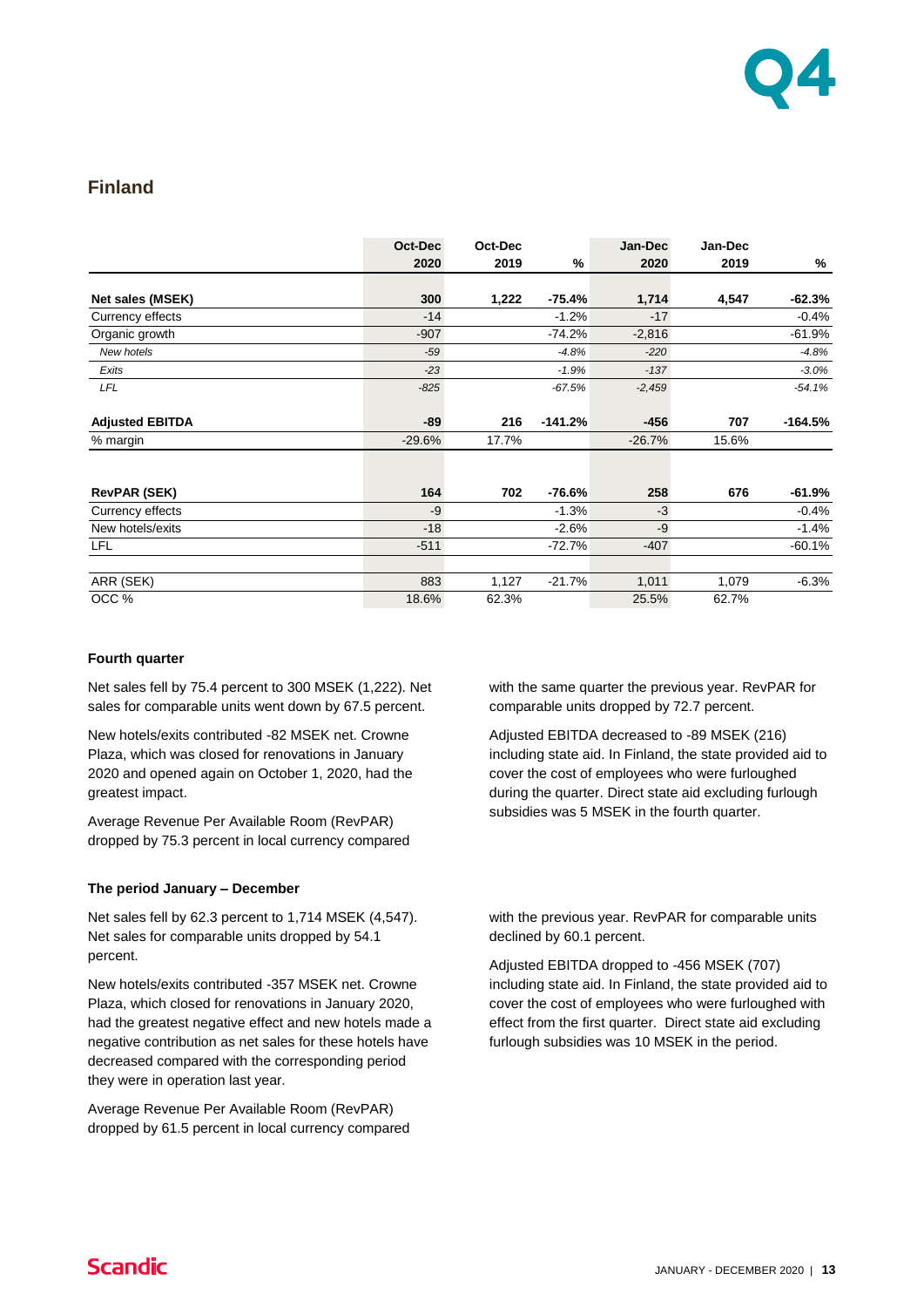

### **Other Europe**

|                        | Oct-Dec  | Oct-Dec |           | Jan-Dec  | Jan-Dec |            |
|------------------------|----------|---------|-----------|----------|---------|------------|
|                        | 2020     | 2019    | %         | 2020     | 2019    | %          |
|                        |          |         |           |          |         |            |
| Net sales (MSEK)       | 201      | 710     | $-71.7%$  | 1,031    | 2,764   | $-62.7%$   |
| Currency effects       | -8       |         | $-1.2%$   | $-10$    |         | $-0.4%$    |
| Organic growth         | $-501$   |         | $-70.5%$  | $-1,723$ |         | $-62.3%$   |
| New hotels             | $-32$    |         | $-4.5%$   | $-24$    |         | $-0.9%$    |
| Exits                  |          |         |           |          |         |            |
| LFL                    | $-469$   |         | $-66.0%$  | $-1,699$ |         | $-61.4%$   |
| <b>Adjusted EBITDA</b> | $-24$    | 60      | $-139.5%$ | $-298$   | 298     | $-200.0\%$ |
| % margin               | $-11.8%$ | 8.5%    |           | $-28.9%$ | 10.8%   |            |
|                        |          |         |           |          |         |            |
| <b>RevPAR (SEK)</b>    | 183      | 781     | -76.6%    | 262      | 831     | $-68.5%$   |
| Currency effects       | -9       |         | $-1.1%$   | $-3$     |         | $-0.3%$    |
| New hotels/exits       | 3        |         | 0.3%      | $-4$     |         | $-0.5%$    |
| LFL                    | $-592$   |         | $-75.8%$  | $-562$   |         | -67.7%     |
| ARR (SEK)              | 841      | 1,111   | $-24.3%$  | 952      | 1,124   | $-15.3%$   |
| OCC %                  | 21.7%    | 70.3%   |           | 27.5%    | 73.9%   |            |

### **Fourth quarter**

The Other Europe segment includes Scandic's operations in Denmark, Germany and Poland.

Net sales decreased by 71.7 percent to 201 MSEK (710). Net sales for comparable units dropped by 66.0 percent.

Average Revenue Per Available Room (RevPAR) dropped by 75.5 percent in local currency compared

### **The period January – December**

Net sales fell by 62.7 percent to 1,031 MSEK (2,764). Net sales for comparable units decreased by 61.4 percent.

Average Revenue Per Available Room (RevPAR) went down 68.2 percent in local currency compared with the previous year. RevPAR for comparable units fell 67.7 percent.

with the same quarter the previous year. RevPAR for comparable units dropped by 75.8 percent.

Adjusted EBITDA dropped to -24 MSEK (60) including state aid. Direct state aid excluding furlough subsidies reduced costs by 4 MSEK of which aid for rent amounted to 0 MSEK in the fourth quarter.

Adjusted EBITDA dropped to -298 MSEK (298) including state aid. Direct state aid excluding furlough subsidies reduced costs by 159 MSEK of which aid for rent amounted to 90 MSEK in the period.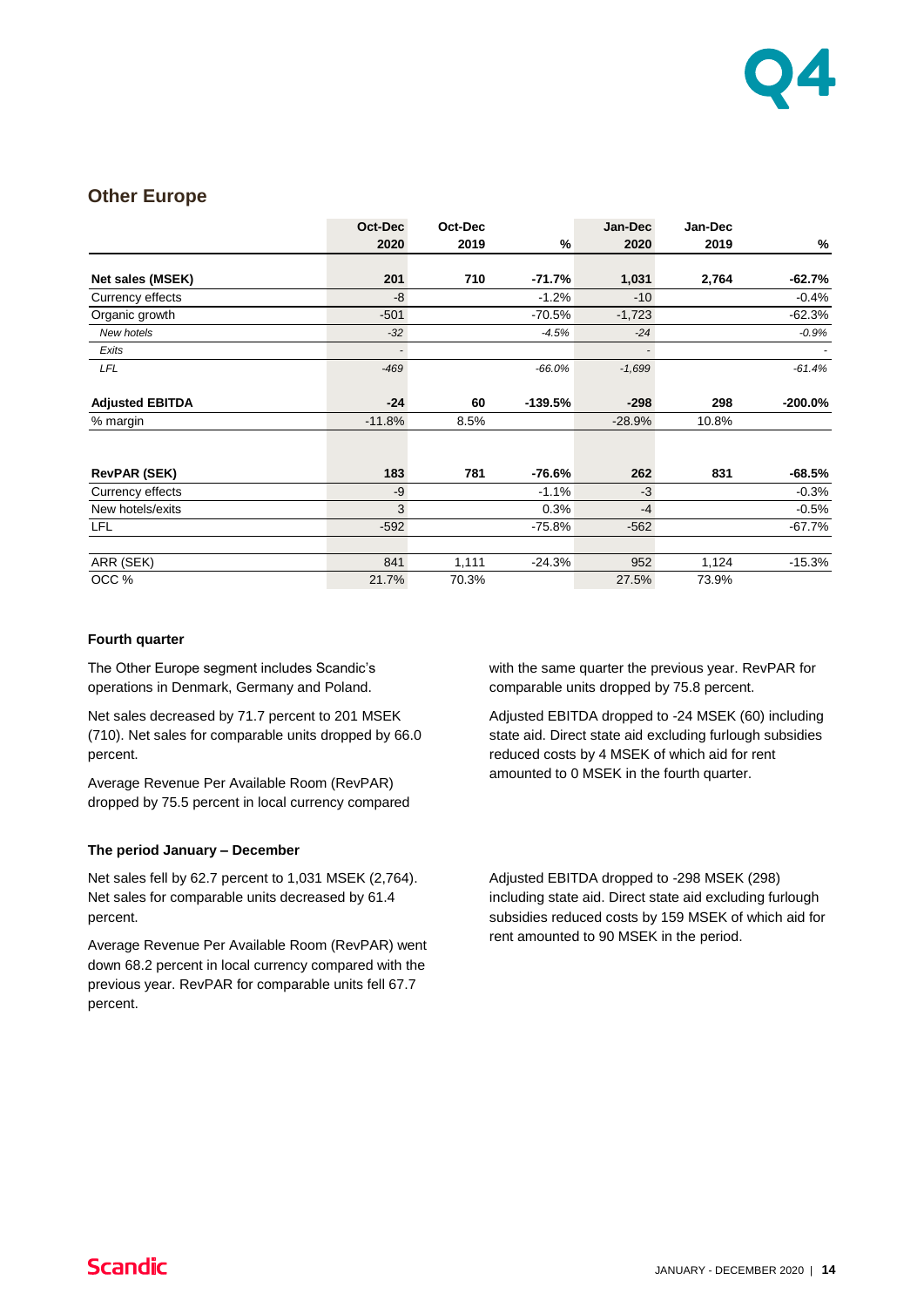

### Central functions

Adjusted EBITDA for central functions was -39 MSEK (-126) during the quarter and -298 MSEK (-408) during the period January to December.

## EMPLOYEES

The average number of employees was 6,152 on December 31, 2020 compared with 11,666 on December 31, 2019. At the end of the period, the equivalent of approximately 3,300 full-time employees were furloughed.

## EVENTS AFTER REPORTING DATE

Following negotiations with landlords, Scandic reached agreements on rent reductions of up to 900 MSEK, primarily for the period 2020-2022, most of which apply in 2021.

## **OUTLOOK**

For February, the occupancy rate is expected to be around 18 percent.

### FINANCIAL TARGETS

At the beginning of 2016, Scandic adopted the following financial targets:

- Annual net sales growth of at least 5 percent on average over a business cycle, excluding potential M&As.
- An adjusted EBITDA margin of at least 11 percent on average over a business cycle..
- Net debt in relation to adjusted EBITDA of 2-3x.

### PRESENTATION OF THE REPORT

The presentation of Scandic's Year-end Report will take place at 9:00 CET on February 17, 2021 with President & CEO Jens Mathiesen and CFO Jan Johansson available by phone at +468 566 426 92 in Sweden or +44 3333 009 030 in the UK. Please call in five minutes before the start.

The presentation will also be available afterwards at [www.scandichotelsgroup.com](http://www.scandichotelsgroup.com/)

### FINANCIAL CALENDAR

| 2021-04-28 | Interim Report Q1 2021 (silent period from |
|------------|--------------------------------------------|
|            | March 27, 2021)                            |
|            | 2021-05-10 Annual General Meeting          |
| 2021-07-16 | Interim Report Q2 2021 (silent period from |
|            | June 15, 2021)                             |
| 2021-10-28 | Interim Report Q3 2021 (silent period from |
|            | September 27, 2021)                        |

### FOR MORE INFORMATION

### **Jan Johansson**

Chief Financial Officer Phone: +46 70 575 89 72 [jan.johansson@scandichotels.com](mailto:gunilla.rudebjer@scandichotels.com)

#### **Henrik Vikström**

Director Investor Relations Phone: +46 70 952 80 06 [henrik.vikstrom@scandichotels.com](mailto:henrik.vikstrom@scandichotels.com)

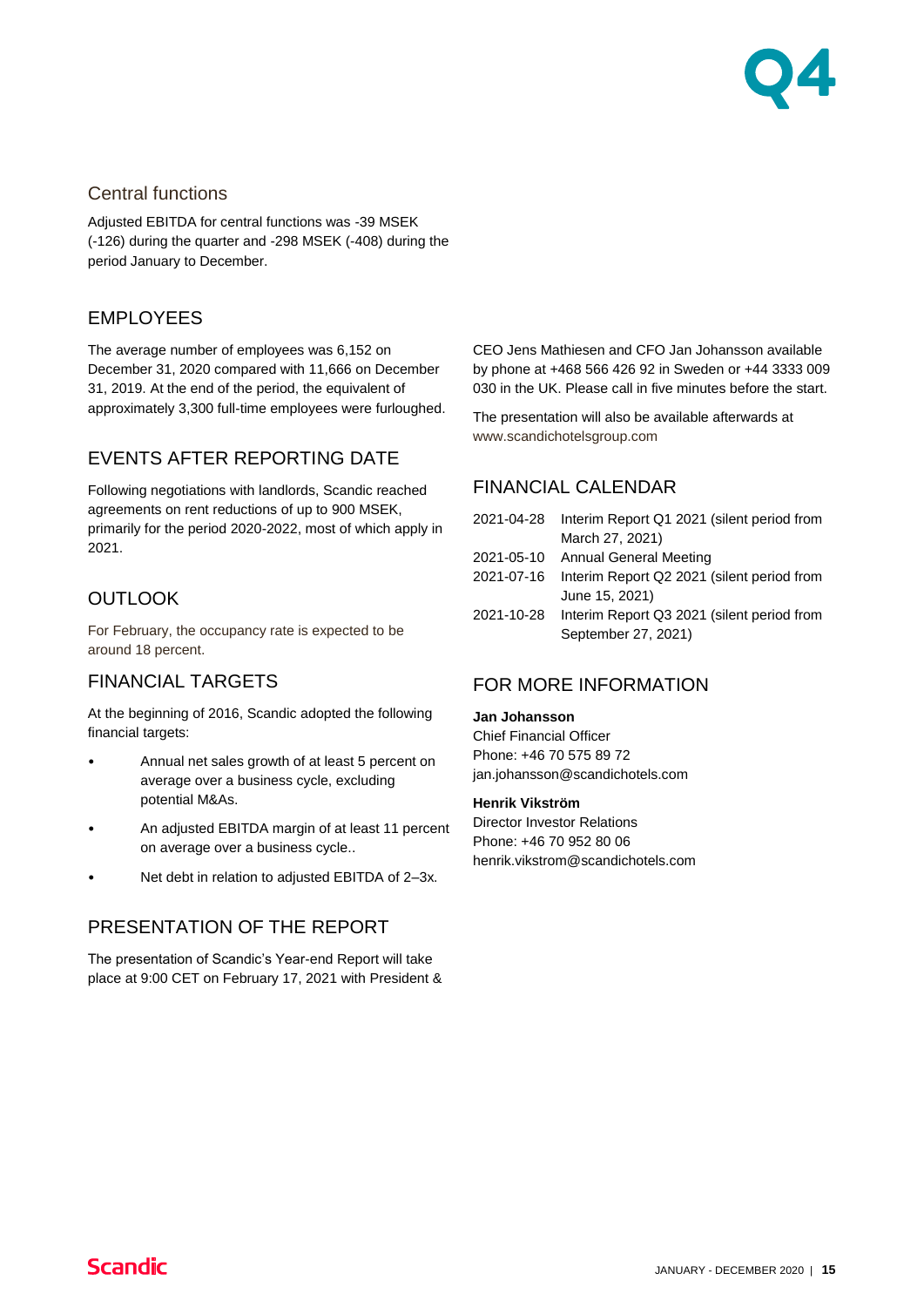

## SIGNIFICANT RISKS & UNCERTAINTY FACTORS

Scandic operates in a sector where demand for hotel nights and conferences is influenced by the underlying domestic development and purchasing power in the geographic markets in which Scandic does business as well as development in countries from which there is a significant amount of travel to Scandic's domestic markets. Additionally, profitability in the sector is impacted by changes in room capacity. Increased capacity can initially lead to lower occupancy in the short term, but in the long term, it can also help stimulate interest in business and leisure destinations, which in turn can increase the number of hotel nights.

Scandic's business model is based on lease agreements where approximately 90 percent of its hotels (based on the number of rooms) have variable revenue-based rents. This results in lower profit risks since revenue losses are partly offset by reduced rental costs. Scandic's other costs also include a high share of variable costs where above all, staffing flexibility is important to be able to adapt cost levels to variations in demand. This gives Scandic a flexible cost structure that helps lessen the effects of seasonal and economic fluctuations.

On December 31, 2020, Scandic's goodwill and intangible assets amounted to 6,687 MSEK

The recognized value relates mainly to operations in Sweden, Norway and Finland. A significant downturn in the hotel markets in these countries would affect expected cash flow negatively, and consequently, the value of goodwill and other intangible assets.

In view of the continued spread of Covid-19 and its impact on hotel operations, there is continued uncertainty about the strength and timing of a recovery in demand and, consequently, how average room revenue (RevPAR) will develop during the next 12-month period. Combined with uncertainty about the outcome of ongoing negotiations regarding rent reductions and postponing contracted projects, this means that there continues to be a risk of negative cash flows and, consequently, potential difficulties in financing Scandic's business.

## SENSITIVITY ANALYSIS

Scandic has a cost structure consisting of variable costs, which are affected by changes in volumes, and costs that are fixed in the short term, which are independent of changes in volume. Costs that are affected by changes in volume largely include sales commissions and other distribution costs, the cost of goods sold, sales-based rental charges, property-related costs (energy, water, etc.), payroll expenses for hotel employees without guaranteed working hours and the cost of certain services, such as laundry. Costs that are not affected by changes in volume largely consist of payroll expenses for hotel employees with guaranteed working hours, fixed and guaranteed rental costs and costs related to country and Group-wide functions such as sales, marketing, IT and other administrative services.

The operations of Scandic's subsidiaries are mainly local with revenues and expenses in domestic currencies and the Group's internal sales are low. This means that currency exposure due to transactions is limited to the operating profit/loss. Exchange rate effects in the Group arise from the translation of foreign subsidiaries' financial statements into SEK.

**Scandic**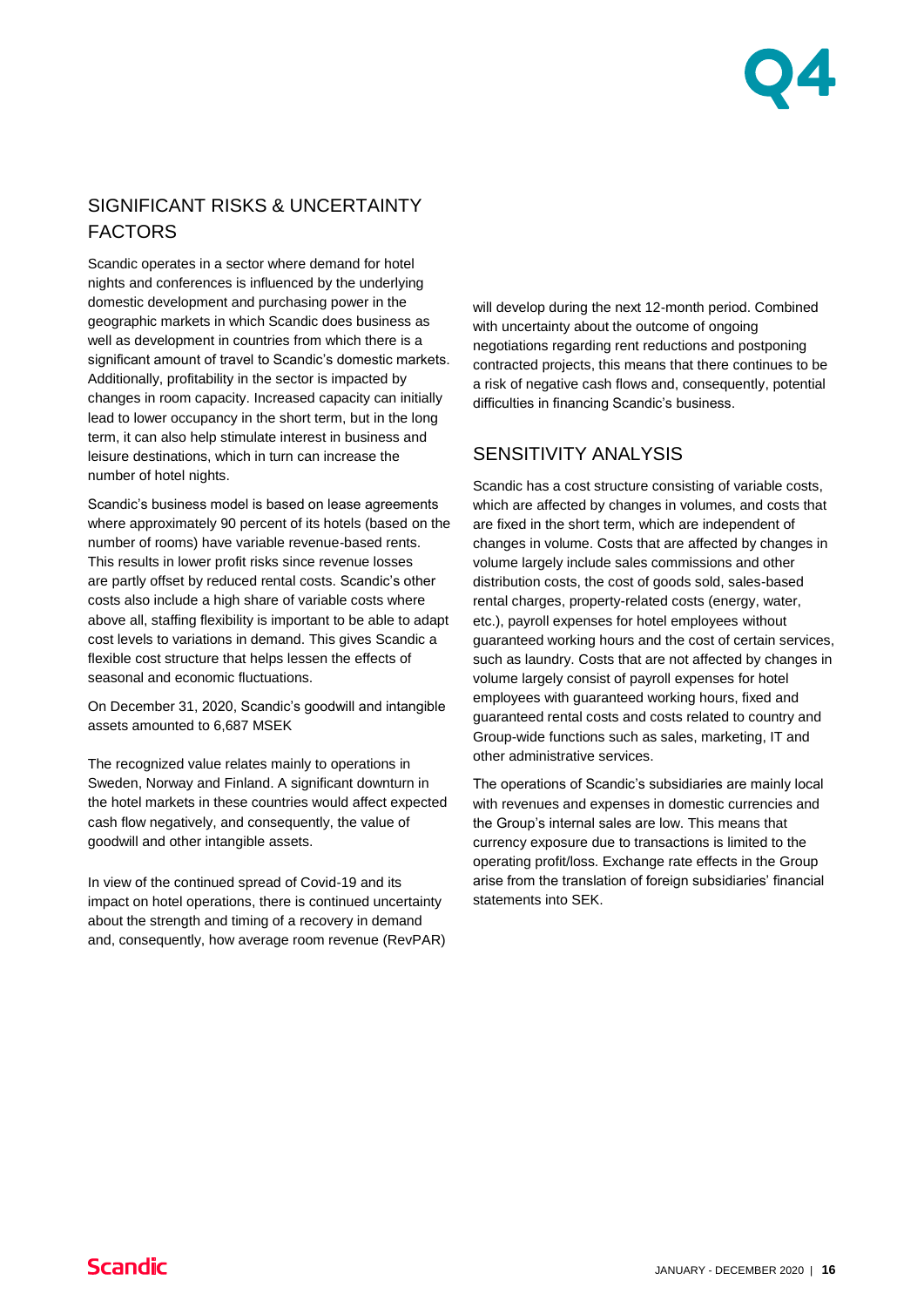

## Consolidated income statement

|                                                      | Oct-Dec      | Oct-Dec        | Jan-Dec        | Jan-Dec     |
|------------------------------------------------------|--------------|----------------|----------------|-------------|
| <b>MSEK</b>                                          | 2020         | 2019           | 2020           | 2019        |
| <b>INCOME</b>                                        |              |                |                |             |
| Room revenue                                         | 884          | 2,991          | 4,923          | 12,416      |
| Restaurant and conference revenue*                   | 431          | 1,752          | 2,234          | 6,095       |
| Franchise and management fees                        | 5            | $\overline{7}$ | 19             | 30          |
| Other hotel-related revenue                          | 57           | 81             | 294            | 404         |
| Net sales                                            | 1,377        | 4,831          | 7,470          | 18,945      |
| Other income                                         |              |                | $\overline{a}$ |             |
| <b>TOTAL OPERATING INCOME</b>                        | 1,377        | 4,831          | 7,470          | 18,945      |
| <b>OPERATING COSTS</b>                               |              |                |                |             |
| Raw materials and consumables                        | $-113$       | $-430$         | $-611$         | $-1,634$    |
| Other external costs                                 | $-191$       | $-1,133$       | $-1,751$       | $-4,335$    |
| Personnel costs                                      | $-766$       | $-1,490$       | $-3,489$       | $-5,869$    |
|                                                      |              |                |                |             |
| Fixed and guaranteed rental charges                  | 242          | 63             | 494            | -74         |
| Variable rental charges                              | $-69$        | $-428$         | $-424$         | $-1,696$    |
| Pre-opening costs                                    | $\mathbf{1}$ | $-14$          | $-32$          | -81         |
| Items affecting comparability                        | $-11$        | $\mathbf{1}$   | $-269$         | 169         |
| <b>EBITDA</b>                                        | 470          | 1,401          | 1,387          | 5,425       |
|                                                      |              |                |                |             |
| Depreciation, amortization and impairment losses     | $-847$       | $-903$         | $-6,187$       | $-3,281$    |
| <b>TOTAL OPERATING COSTS</b>                         | $-1,754$     | $-4,333$       | $-12,269$      | $-16,801$   |
| <b>EBIT (Operating profit/loss)</b>                  | $-377$       | 498            | $-4,800$       | 2,144       |
|                                                      |              |                |                |             |
| Financial income                                     | $\mathbf{1}$ | 6              | 5              | 11          |
| <b>Financial expenses</b>                            | $-262$       | $-340$         | $-1,286$       | $-1,253$    |
| <b>Net financial items</b>                           | $-261$       | $-334$         | $-1,281$       | $-1,242$    |
| EBT (Profit/loss before taxes)                       | $-638$       | 164            | $-6,081$       | 902         |
|                                                      |              |                |                |             |
| Taxes                                                | 111          | $-38$          | 130            | -177        |
| PROFIT/LOSS FOR PERIOD                               | $-527$       | 126            | $-5,951$       | 725         |
| Profit/loss for period relating to:                  |              |                |                |             |
| Parent Company shareholders                          | $-526$       | 125            | $-5,949$       | 722         |
| Non-controlling interest                             | $-1$         | $\mathbf{1}$   | $-2$           | 3           |
| Profit/loss for period                               | $-527$       | 126            | $-5,951$       | 725         |
|                                                      |              |                |                |             |
| Average number of outstanding shares before dilution | 191,257,993  | 103,006,267    | 148,618,805    | 103,006,267 |
| Average number of outstanding shares after dilution  | 191,284,879  | 103,036,484    | 148,645,691    | 103,036,484 |
| Earnings per share before dilution, SEK              | $-2.75$      | 1.21           | -40.02         | 7.01        |
| Earnings per share after dilution, SEK               | $-2.75$      | 1.21           | $-40.02$       | 7.01        |

*\*) Revenue from bars, restaurants, breakfasts and conferences including rental of premises.*

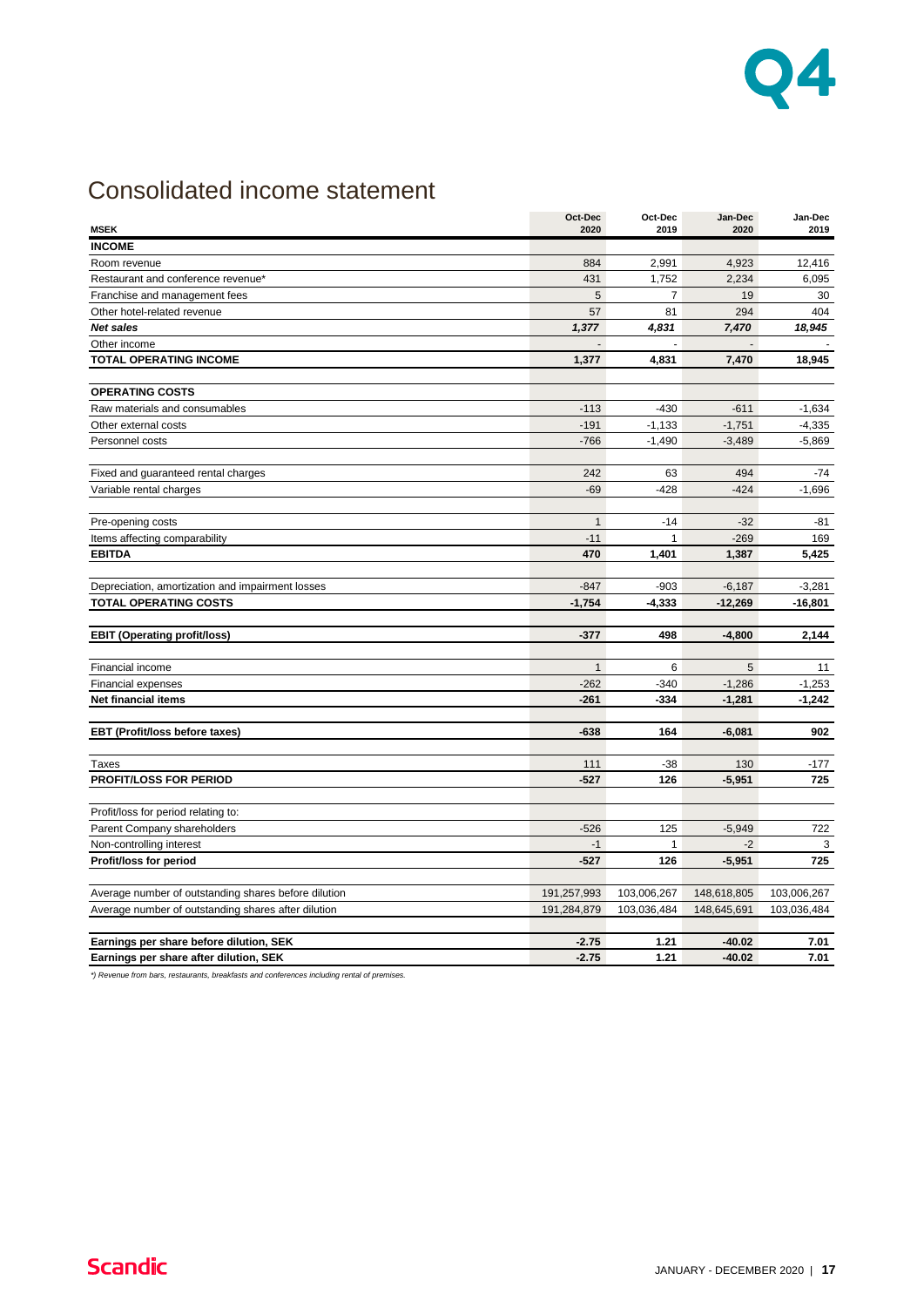

## Consolidated statement of comprehensive income

|                                                            | Oct-Dec | Oct-Dec | Jan-Dec  | Jan-Dec |
|------------------------------------------------------------|---------|---------|----------|---------|
| <b>MSEK</b>                                                | 2020    | 2019    | 2020     | 2019    |
| Profit/loss for period                                     | $-527$  | 126     | $-5,951$ | 725     |
| Items that may be reclassified to the income statement     | $-183$  | $-160$  | $-237$   | 69      |
| Items that may not be reclassified to the income statement | $-30$   | 31      | $-10$    | $-159$  |
| Other comprehensive income                                 | $-213$  | $-129$  | $-247$   | -90     |
| Total comprehensive income for period                      | $-740$  | -3      | $-6,198$ | 635     |
|                                                            |         |         |          |         |
| Relating to:                                               |         |         |          |         |
| Parent Company shareholders                                | $-747$  | $-7$    | $-6,200$ | 626     |
| Non-controlling interest                                   |         | 4       | 2        | 9       |

## Consolidated balance sheet, summary

|                                                     | 31 Dec      | 31 Dec      |
|-----------------------------------------------------|-------------|-------------|
| <b>MSEK</b>                                         | 2020        | 2019        |
| <b>ASSETS</b>                                       |             |             |
| Intangible assets                                   | 6,687       | 9,941       |
| Buildings and land                                  | 25,762      | 26,759      |
| Equipment, fixtures and fittings                    | 4,625       | 4,865       |
| Financial fixed assets                              | 479         | 616         |
| <b>Total fixed assets</b>                           | 37,553      | 42,181      |
|                                                     |             |             |
| <b>Current assets</b>                               | 716         | 1,294       |
| Derivative instruments                              |             | 8           |
| Cash and cash equivalents                           | 14          | 26          |
| <b>Total current assets</b>                         | 730         | 1,328       |
| <b>TOTAL ASSETS</b>                                 | 38,283      | 43,509      |
|                                                     |             |             |
| <b>EQUITY AND LIABILITIES</b>                       |             |             |
| Equity attributable to owners of the Parent Company | 2,035       | 6,558       |
| Non-controlling interest                            | 36          | 43          |
| <b>Total equity</b>                                 | 2,071       | 6,601       |
|                                                     |             |             |
| Liabilities to credit institutions                  | 4,526       | 3,036       |
| Lease liabilities                                   | 26,169      | 26,661      |
| Other long-term liabilities                         | 1,159       | 1,342       |
| <b>Total long-term liabilities</b>                  | 31,854      | 31,039      |
|                                                     |             |             |
| Derivative instruments                              | 18          |             |
| Current liabilities for leases                      | 1,850       | 2,116       |
| Commercial papers                                   | 201         | 487         |
| Other current liabilities                           | 2,289       | 3,266       |
| <b>Total current liabilities</b>                    | 4,358       | 5,869       |
| <b>TOTAL EQUITY AND LIABILITIES</b>                 | 38,283      | 43,509      |
|                                                     |             |             |
| Equity per share, SEK                               | 10.6        | 63.7        |
| Total number of shares outstanding, end of period   | 191,257,993 | 102,985,075 |
| Working capital                                     | $-1,573$    | $-1,972$    |
| Interest-bearing net liabilities                    | 4,714       | 3,497       |
| Interest-bearing net liabilities/adjusted EBITDA    | neg         | 1.7         |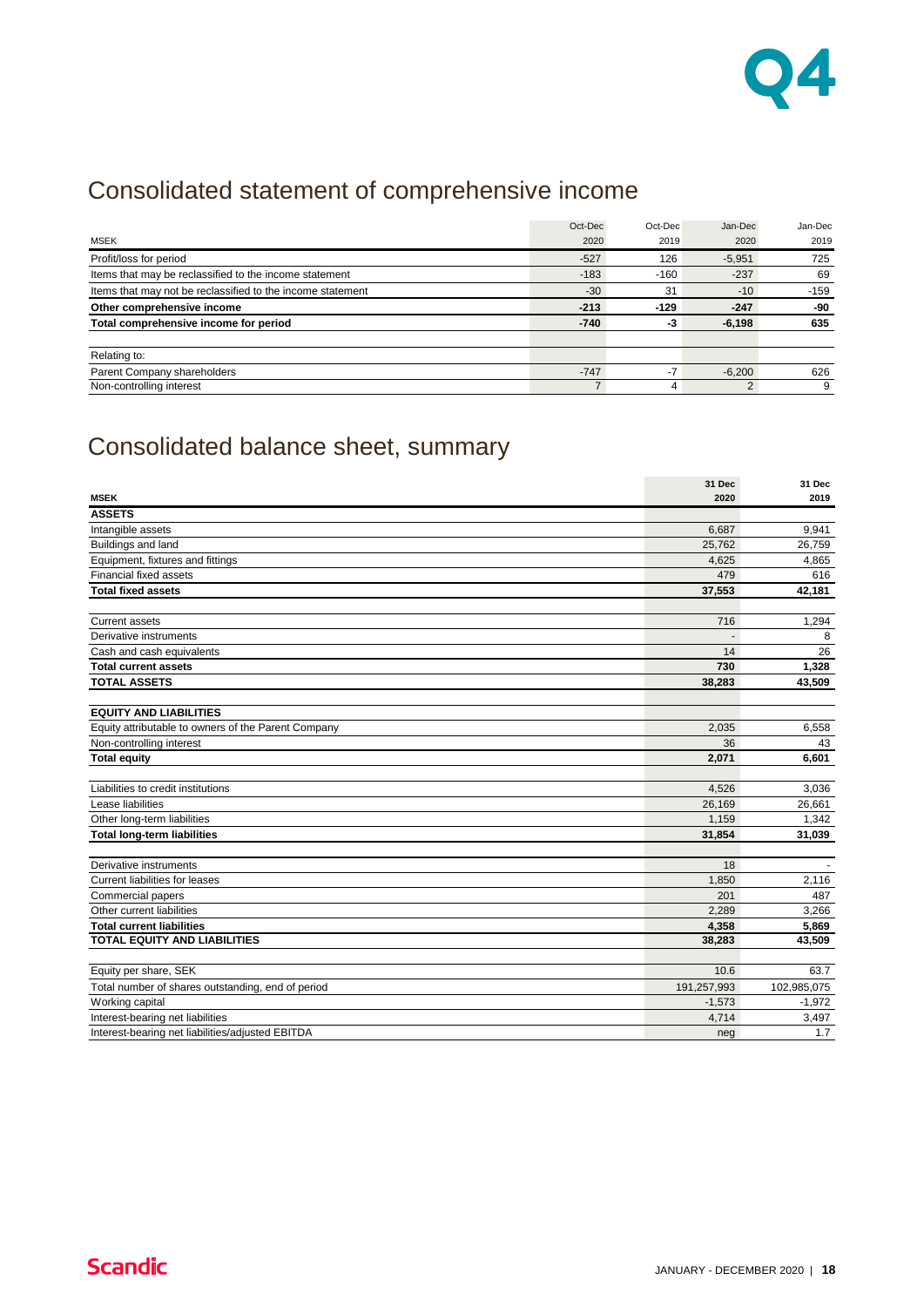

## Changes is Group Equity

|                                                 |               | Share premium | Translation              | Retained |          | Non-controlling |              |
|-------------------------------------------------|---------------|---------------|--------------------------|----------|----------|-----------------|--------------|
| <b>MSEK</b>                                     | Share capital | reserve       | reserve                  | earnings | Total    | interest        | Total equity |
| <b>OPENING BALANCE 01/01/2019</b>               | 26            | 7,865         | 85                       | -208     | 7,768    | 38              | 7,806        |
| Change in accounting principles                 |               |               | $\overline{\phantom{a}}$ | $-1,466$ | $-1,466$ |                 | $-1,466$     |
| OPENING BALANCE 01/01/2019                      | 26            | 7,865         | 85                       | $-1,674$ | 6,302    | 38              | 6,340        |
| Profit/loss for the period                      |               |               | ٠                        | 722      | 722      | 3               | 725          |
| Total other comprehensive income, net after tax |               |               | 63                       | $-159$   | $-96$    | 6               | $-90$        |
| Total comprehensive income for the year         |               |               | 63                       | 563      | 626      | 9               | 635          |
| Total transactions with shareholders            |               |               |                          | $-370$   | $-370$   | -4              | $-374$       |
| CLOSING BALANCE 12/31/2019                      | 26            | 7.865         | 148                      | -1,481   | 6,558    | 43              | 6,601        |
|                                                 |               |               |                          |          |          |                 |              |
| OPENING BALANCE 01/01/2020                      | 26            | 7,865         | 148                      | -1,481   | 6,558    | 43              | 6,601        |
| Profit/loss for the period                      |               |               | ٠                        | $-5,949$ | $-5.949$ | $-2$            | $-5,951$     |
| Total other comprehensive income, net after tax |               |               | $-232$                   | $-10$    | $-242$   | $-5$            | $-247$       |
| Total comprehensive income for the year         |               |               | $-232$                   | $-5,959$ | $-6,191$ | -7              | $-6,198$     |
| Other adjustments                               |               |               | $-71$                    |          | $-71$    |                 | $-71$        |
| Total transactions with shareholders            | 22            | 1,679         | ٠                        | 37       | 1,739    |                 | 1,739        |
| CLOSING BALANCE 12/31/2020                      | 48            | 9,544         | $-155$                   | $-7,403$ | 2,035    | 36              | 2,071        |

## Consolidated cash flow statement

|                                                     | Oct-Dec                  | Oct-Dec  | Jan-Dec  | Jan-Dec  |
|-----------------------------------------------------|--------------------------|----------|----------|----------|
|                                                     | 2020                     | 2019     | 2020     | 2019     |
| <b>OPERATING ACTIVITIES</b>                         |                          |          |          |          |
| EBIT (Operating profit/loss)                        | $-377$                   | 498      | $-4,800$ | 2,144    |
| Depreciation, amortization and impairment losses    | 847                      | 903      | 6,187    | 3,281    |
| Items not included in cash flow                     | 5                        | 1        | 39       | $-173$   |
| Paid tax                                            | $\mathbf{1}$             | $-42$    | $-54$    | $-343$   |
| Change in working capital                           | $-843$                   | 502      | $-221$   | 158      |
| Cash flow from operating activities                 | $-367$                   | 1.862    | 1,151    | 5.067    |
| <b>INVESTING ACTIVITIES</b>                         |                          |          |          |          |
| Net investments                                     | $-148$                   | $-338$   | $-751$   | $-1,155$ |
| Sale of operations                                  |                          |          |          | 232      |
| Cash flow from investing operations                 | $-148$                   | $-338$   | $-751$   | $-923$   |
| <b>OPERATIVE CASH FLOW</b>                          | $-515$                   | 1,524    | 400      | 4,144    |
| <b>FINANCING OPERATIONS</b>                         |                          |          |          |          |
| Paid interest, credit institutions                  | $-57$                    | $-15$    | $-148$   | $-71$    |
| Paid interest. lease                                | $-203$                   | $-315$   | $-1,036$ | $-1,143$ |
| Right share issue                                   | $-1$                     |          | 1,701    |          |
| Divident                                            |                          | $-178$   |          | $-357$   |
| Dividends from investments                          |                          | $-2$     |          | $-4$     |
| Refinancing of loans                                | $\overline{\phantom{a}}$ |          | $-38$    | $-6$     |
| Dividend, share swap agreement                      |                          |          | $-37$    | $-14$    |
| Net borrowing/amortization, credit institutions     | 1,286                    | 168      | 1,572    | 52       |
| Amortization, lease                                 | $-559$                   | $-595$   | $-2,155$ | $-2,147$ |
| Issue of commercial papers                          | $-134$                   | $-614$   | $-285$   | $-513$   |
| Cash flow from financing operations                 | 332                      | $-1,551$ | $-426$   | $-4,203$ |
| <b>CASH FLOW FOR PERIOD</b>                         | $-183$                   | $-28$    | $-26$    | $-59$    |
| Cash and cash equivalents at beginning of period    | 171                      | 33       | 26       | 103      |
| Translation difference in cash and cash equivalents | 26                       | 20       | 14       | $-18$    |
| Cash and cash equivalents at end of the period      | 14                       | 26       | 14       | 26       |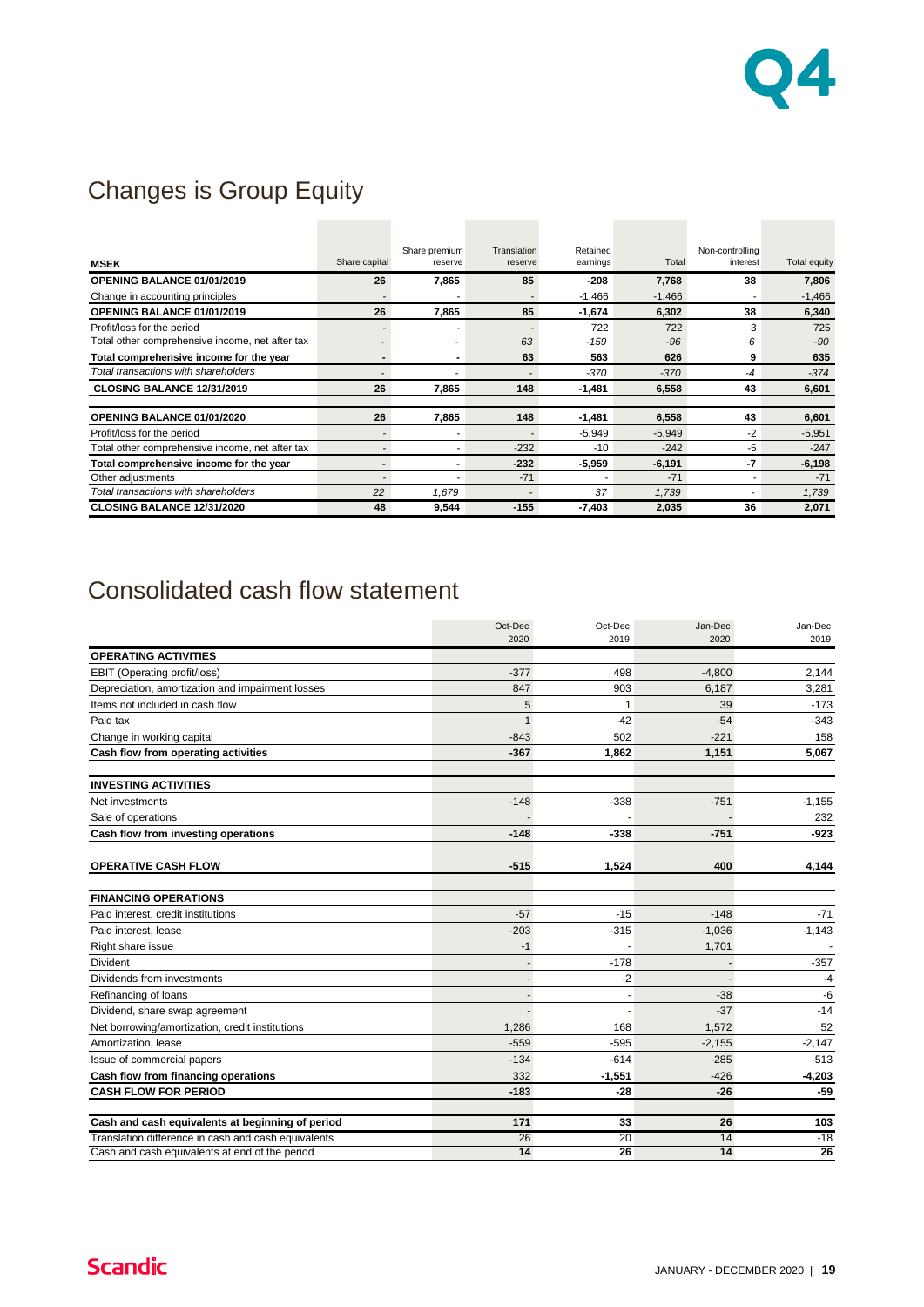

## Parent company income statement, summary

| <b>MSEK</b>                         | Oct-Dec<br>2020 | Oct-Dec<br>2019 | Jan-Dec<br>2020 | Jan-Dec<br>2019 |
|-------------------------------------|-----------------|-----------------|-----------------|-----------------|
| Net sales                           | $-1$            | 15              | 35              | 57              |
| Expenses                            | 3               | $-16$           | $-32$           | $-57$           |
| <b>EBIT (Operating profit/loss)</b> | $\overline{2}$  | -1              | 3               |                 |
|                                     |                 |                 |                 |                 |
| Financial income                    | 45              | 38              | 243             | 155             |
| Financial expenses                  | $-58$           | 59              | $-236$          | $-149$          |
| Net financial items                 | $-13$           | 97              | $\overline{7}$  | 6               |
|                                     |                 |                 |                 |                 |
| Appropriations                      |                 | 613             |                 | 613             |
|                                     |                 |                 |                 |                 |
| EBT (profit/loss before tax)        | $-11$           | 710             | 10              | 619             |
|                                     |                 |                 |                 |                 |
| Tax                                 | $-5$            | $-152$          | -3              | $-133$          |
| <b>PROFIT/LOSS FOR PERIOD</b>       | $-16$           | 558             | $\overline{7}$  | 486             |

## Parent company statement of comprehensive income

|                                                            | Oct-Dec | Oct-Dec | Jan-Dec | Jan-Dec |
|------------------------------------------------------------|---------|---------|---------|---------|
| <b>MSEK</b>                                                | 2.020   | 2.019   | 2.020   | 2.019   |
| Profit/loss for period                                     | $-16$   | 558     |         | 486     |
|                                                            |         |         |         |         |
| Items that may be reclassified to the income statement     |         |         |         |         |
| Items that may not be reclassified to the income statement |         |         |         |         |
| Other comprehensive income                                 |         |         |         |         |
| Total comprehensive income for period                      | $-16$   | 558     |         | 486     |

## Parent company balance sheet, summary

|                                     | 31 Dec         | 31 Dec      |
|-------------------------------------|----------------|-------------|
| <b>MSEK</b>                         | 2020           | 2019        |
| <b>ASSETS</b>                       |                |             |
| Investments in subsidiaries         | 8,415          | 5,039       |
| Group company receivables           | 4,537          | 4,397       |
| Other receivables                   | 19             | 23          |
| <b>Total fixed assets</b>           | 12,971         | 9,459       |
| Group company receivables           | $\overline{4}$ | 618         |
| <b>Current receivables</b>          | 9              | 0           |
| Cash and cash equivalents           | $\Omega$       | $\mathbf 0$ |
| <b>Total current assets</b>         | 13             | 618         |
| <b>TOTAL ASSETS</b>                 | 12,983         | 10,077      |
| <b>EQUITY AND LIABILITIES</b>       |                |             |
| <b>Equity</b>                       | 8,106          | 6,361       |
| Liabilities to credit institutions  | 4,526          | 3,036       |
| Other liabilities                   | 18             | 23          |
| <b>Total long-term liabilities</b>  | 4,544          | 3,059       |
| Liabilities for commercial papers   | 201            | 487         |
| Other liabilities                   | 27             | 142         |
| Accrued expenses and prepaid income | 104            | 28          |
| <b>Total current liabilities</b>    | 333            | 657         |
| <b>TOTAL EQUITY AND LIABILITIES</b> | 12,983         | 10,077      |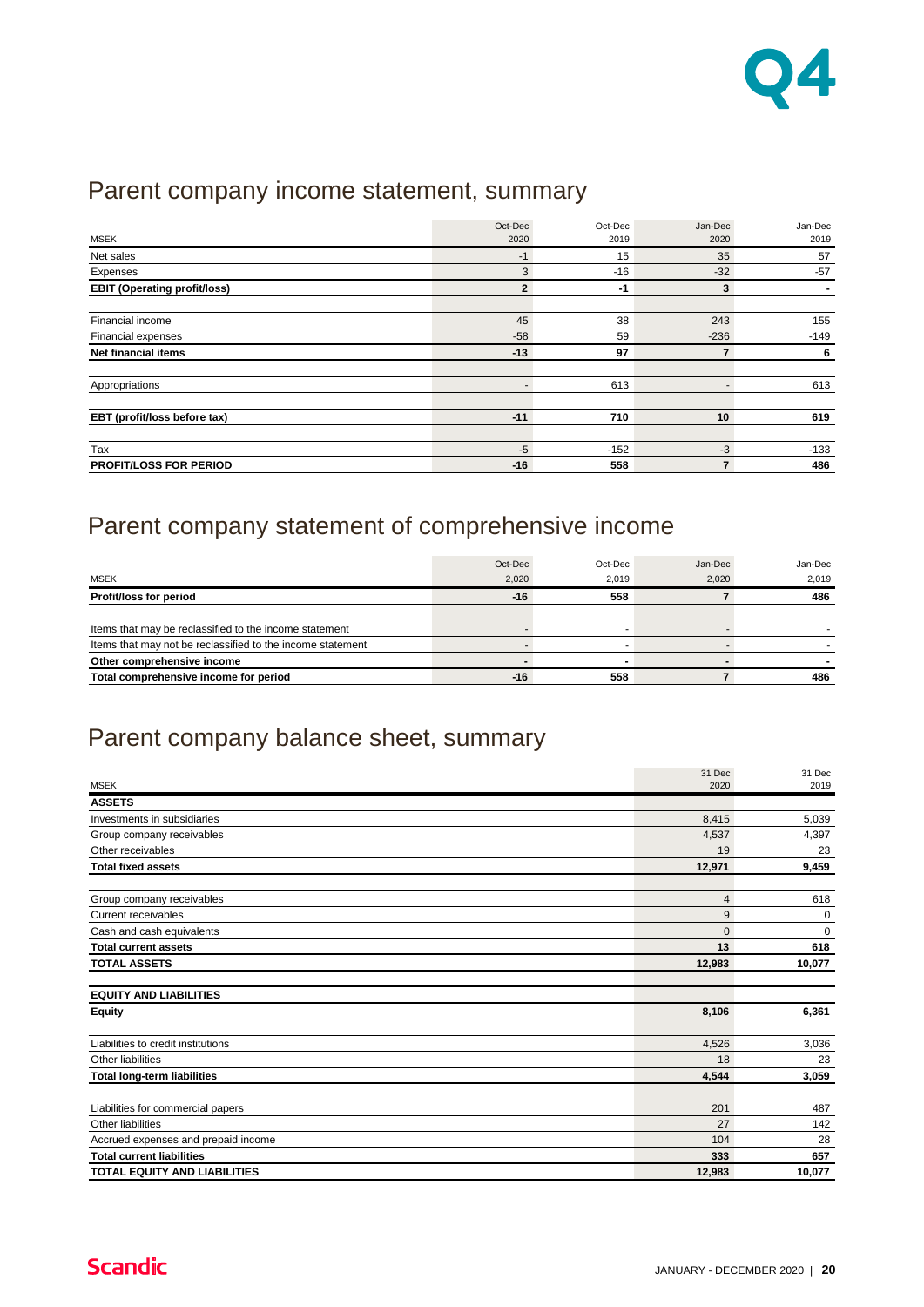

## Changes in Parent company's equity

|                                                 |               | Share premium | Retained |              |
|-------------------------------------------------|---------------|---------------|----------|--------------|
|                                                 | Share capital | reserve       | earnings | Total equity |
| <b>MSEK</b>                                     |               |               |          |              |
| <b>OPENING BALANCE 01/01/2019</b>               | 26            | 1,534         | 4.685    | 6.245        |
| Profit/loss for period                          |               |               | 486      | 486          |
| Total other comprehensive income, net after tax |               |               |          |              |
| Total other comprehensive income                |               |               | 486      | 486          |
| <b>Total transactions with shareholders</b>     |               |               | $-370$   | $-370$       |
| <b>CLOSING BALANCE 12/31/2019</b>               | 26            | 1,534         | 4,801    | 6,361        |
| <b>OPENING BALANCE 01/01/2020</b>               | 26            | 1,534         | 4,801    | 6,361        |
| Profit/loss for period                          |               |               | 7        |              |
| Total other comprehensive income, net after tax |               |               |          |              |
| Total other comprehensive income                |               | -             | 7        | 7            |
| <b>Transactions with shareholders</b>           |               |               |          |              |
| New Rights issue and cost                       | 22            | 1,679         |          | 1,701        |
| Share-based payments                            |               | -             | -2       | $-2$         |
| Forward contracts to repurchase own shares      | -             | -             | 39       | 39           |
| <b>Total transactions with shareholders</b>     | 22            | 1,679         | 37       | 1,738        |
| CLOSING BALANCE 12/31/2020                      | 48            | 3,213         | 4,846    | 8,106        |

### **PARENT COMPANY**

The operations of the Parent Company, Scandic Hotels Group AB, include management services for the rest of the Group. Revenues for the period amounted to 35 (57) MSEK. The operating profit was 3 MSEK (0).

Net financial items for the period totaled 7 (6) MSEK. The Parent Company's loss before taxes was 10 MSEK (profit: 619).

#### **Transactions between related parties**

The group Braganza AB is treated as a related party based on its ownership and representation on the Board during the year. Accommodation revenues from related parties totaled 0 MSEK and costs for purchasing services from related parties were 0 MSEK for the period. The OECD's recommendations for Transfer Pricing are applied for transactions with subsidiaries.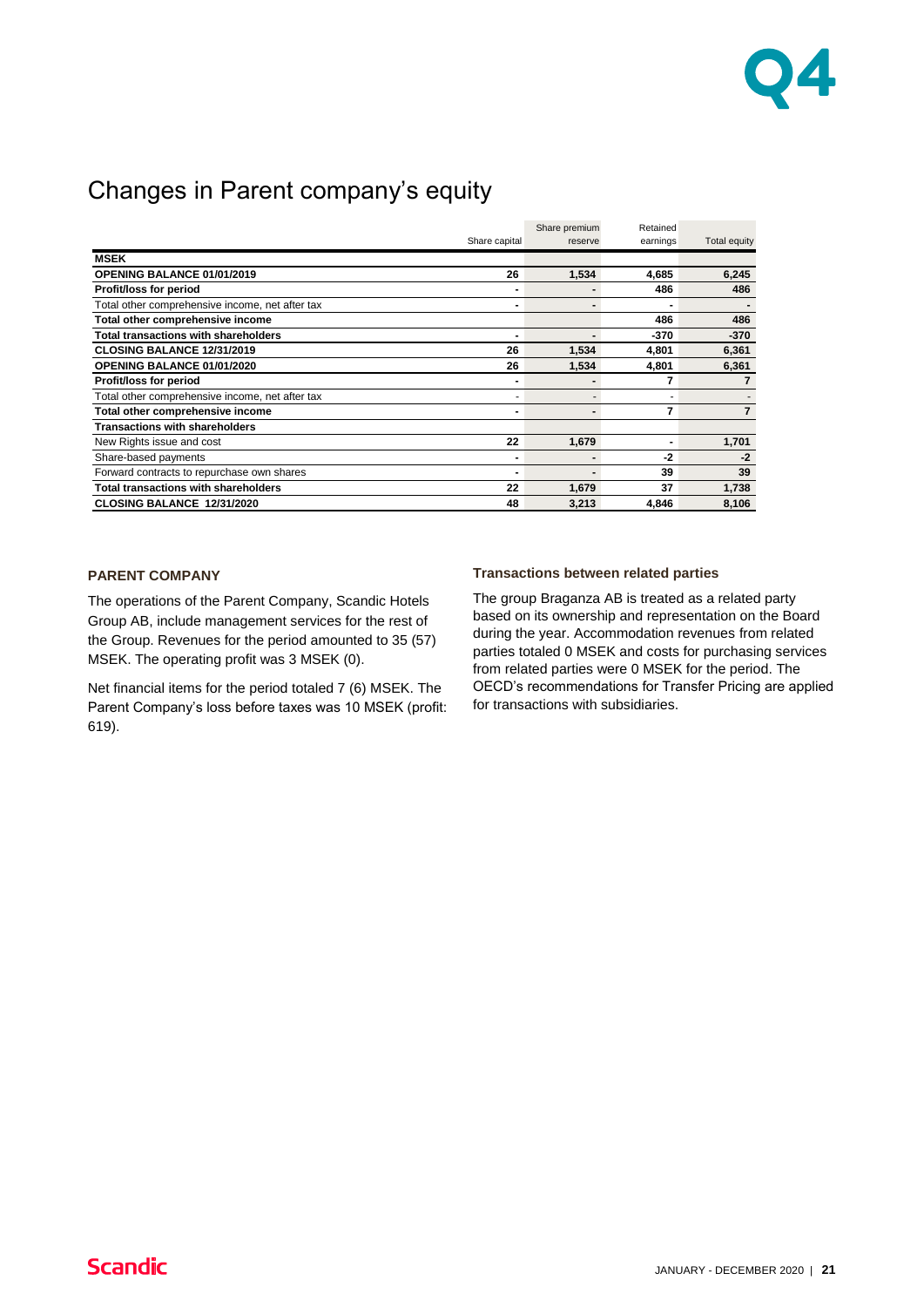

## ACCOUNTING PRINCIPLES

The Group applies International Financial Reporting Standards, IFRS, as endorsed by the EU. This interim report has been prepared in accordance with IAS 34 Interim Financial Reporting and the Annual Accounts Act.

The accounting principles and methods of calculation applied in this report are the same as those used in the preparation of the Annual Report and consolidated financial statements for 2019 and are outlined in Note 1, Accounting principles.

The Parent Company applies the Annual Accounts Act and RFR 2, Accounting for legal entities. This means that IFRS is applied with certain exceptions and additions.

This interim report gives a true and fair view of the Parent Company and Group's operations, financial position and results of operations and also describes the significant risks and uncertainties to which the Parent Company and Group companies are exposed. All amounts in this report are expressed in MSEK unless otherwise stated. Rounding differences may occur.

The information about the interim period on pages 1 to 28 is an integral part of these financial statements.

### AI TERNATIVE PERFORMANCE MEASURES

The company uses alternative performance measures for its financial statements. Since the second quarter 2016, Scandic has applied the European Securities and Markets Authority's (ESMA) new guidelines for alternative performance measures.

Alternative performance measures are reported to help investors evaluate the performance of the company. In addition, they are used by the management for the internal evaluation of operating activities and for forecasting and budgeting. Alternative performance measures are also used in part as criteria in LTIP programs.

Alternative performance measures aim to measure Scandic's activities and may therefore differ from the way that other companies calculate similar dimensions.

The definitions and explanations of alternative performance measures can be found at scandichotelsgroup.com/en/definitions.

## CALCULATION OF FAIR VALUE

The fair value of financial instruments is determined by their classification in the hierarchy of actual value. The different levels are defined as follows:

Level 1: Quoted prices for identical assets or liabilities in active markets.

Level 2: Observable data other than quoted prices for assets or liabilities included in Level 1, either directly or indirectly.

Level 3: Data for assets or liabilities not based on observable market data.

The Group's derivative instruments and loans from credit institutions are classified as Level 2. Liabilities to credit institutions are booked at the fair value.

## SEGMENT DISCLOSURES

Segments are reported in accordance with IFRS 8 Operating segments. Segment information is reported in the same way as it is analyzed and studied internally by executive decision-makers, mainly the CEO, the Executive Committee and the Board of Directors.

Scandic's main markets in which the Group operates are:

Sweden – Swedish hotels operated under the Scandic brand.

Norway – Norwegian hotels operated under the Scandic brand.

Finland – Finnish hotels operated under the Scandic brand as well as hotels operated under the Hilton, Crowne Plaza and Holiday Inn brands.

Other Europe – hotels operated under the Scandic brand in Denmark, Poland and Germany.

Central functions – Costs for finance, business development, IR, communication, technical development, human resources, branding, marketing, sales, IT and purchasing. These central functions support all of the hotels in the Group including those under lease agreements as well as management and franchise agreements.

The division of revenues between segments is based on the location of the business activities and segment disclosures are determined after eliminating inter-Group transactions. Net sales are derived from a large number of customers in all segments. The segments are reviewed and analyzed based on adjusted EBITDA.

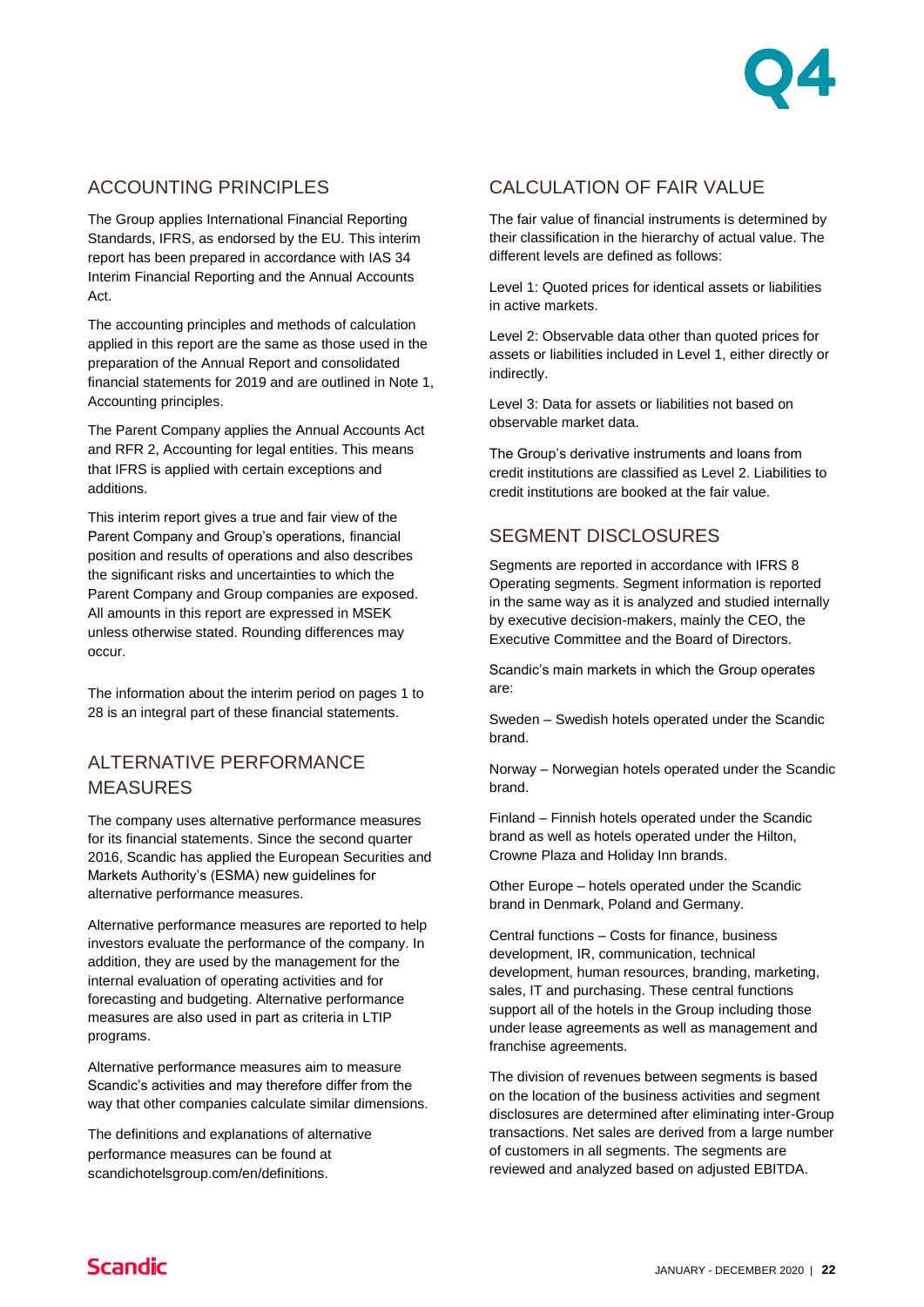

## Segment disclosures

| Oct-Dec                      | Sweden                   |                          | Norway                       |                |                          | <b>Finland</b> | <b>Other Europe</b>      |                | <b>Central functions</b> |                | Group          |          |
|------------------------------|--------------------------|--------------------------|------------------------------|----------------|--------------------------|----------------|--------------------------|----------------|--------------------------|----------------|----------------|----------|
| <b>MSEK</b>                  | 2020                     | 2019                     | 2020                         | 2019           | 2020                     | 2019           | 2020                     | 2019           | 2020                     | 2019           | 2020           | 2019     |
| Room revenue                 | 334                      | 1,053                    | 255                          | 705            | 180                      | 773            | 115                      | 460            | $\overline{\phantom{a}}$ | ٠              | 884            | 2,991    |
| Restaurant and conference    |                          |                          |                              |                |                          |                |                          |                |                          |                |                |          |
| revenue                      | 120                      | 547                      | 129                          | 550            | 100                      | 412            | 81                       | 243            |                          |                | 430            | 1.752    |
| Franchise and managment      |                          |                          |                              |                |                          |                |                          |                |                          |                |                |          |
| fees                         |                          | 3                        | 3                            | 3              | ٠                        | 0              | 1                        | 1              |                          | ÷,             | 5              | 7        |
| Other hotel-related income   | 10                       | 19                       | 24                           | 19             | 21                       | 37             | 4                        | 6              |                          | ٠              | 59             | 81       |
| <b>Net sales</b>             | 465                      | 1,622                    | 410                          | 1,277          | 300                      | 1,222          | 201                      | 710            |                          |                | 1,377          | 4,831    |
| Other income                 | $\overline{\phantom{a}}$ |                          | ٠                            | ٠              | $\overline{\phantom{a}}$ | ٠              | $\overline{a}$           | ٠              | ٠                        |                | $\blacksquare$ |          |
| Internal transactions        |                          |                          |                              | ä,             |                          | ٠              | $\overline{a}$           | ٠              | $-1$                     | 15             | $-1$           | 15       |
| Group eliminations           |                          |                          |                              | ٠              |                          |                |                          |                | $\mathbf{1}$             | $-15$          | $\mathbf{1}$   | $-15$    |
| <b>Total income</b>          | 465                      | 1,622                    | 410                          | 1,277          | 300                      | 1,222          | 201                      | 710            | $\overline{\phantom{0}}$ | $\blacksquare$ | 1,377          | 4,831    |
| Expenses                     | $-601$                   | $-1,383$                 | $-404$                       | $-1,162$       | $-389$                   | $-1,005$       | $-225$                   | $-650$         | $-39$                    | $-126$         | $-1,658$       | $-4,327$ |
| <b>Adjusted EBITDA</b>       | $-136$                   | 239                      | 6                            | 115            | $-89$                    | 216            | $-24$                    | 60             | $-39$                    | $-126$         | $-282$         | 504      |
| Adjusted EBITDA margin, %    | $-29.2$                  | 14.7                     | 1.5                          | 9.0            | $-29.7$                  | 17.7           | $-11.9$                  | 8.5            | ٠                        | ٠              | $-20.5$        | 10.4     |
| <b>EBITDA</b>                | $\blacksquare$           | $\blacksquare$           | $\qquad \qquad \blacksquare$ | $\blacksquare$ | $\blacksquare$           | $\blacksquare$ | $\blacksquare$           | $\blacksquare$ | $\blacksquare$           | $\blacksquare$ | 470            | 1,401    |
| EBITDA margin, %             | $\blacksquare$           | ä,                       | ٠                            | ä,             | $\blacksquare$           | ٠              | $\overline{\phantom{a}}$ | ä,             | ٠                        | ä,             | 34.1           | 29.0     |
| and write-downs              | $\blacksquare$           | ٠                        | ٠                            | ٠              | $\blacksquare$           | ٠              | $\overline{a}$           | ÷              | ٠                        | ٠              | $-847$         | $-903$   |
| Net financial items          | $\blacksquare$           |                          | ٠                            | ٠              | ٠                        | ٠              | $\overline{\phantom{a}}$ | ٠              | ٠                        | ä,             | $-261$         | $-334$   |
| EBT (Profit/loss before tax) |                          | $\overline{\phantom{0}}$ | $\blacksquare$               | $\blacksquare$ | $\overline{\phantom{0}}$ | $\blacksquare$ | $\blacksquare$           | $\blacksquare$ |                          |                | $-638$         | 164      |
| $- - -$                      |                          |                          |                              |                |                          |                |                          |                |                          |                |                |          |

**MSEK**

| Jan-Dec                       | Sweden         |                | Norway                   |                          |                          | <b>Finland</b> | <b>Other Europe</b>      |                | <b>Central functions</b> |                          | Group    |           |
|-------------------------------|----------------|----------------|--------------------------|--------------------------|--------------------------|----------------|--------------------------|----------------|--------------------------|--------------------------|----------|-----------|
| <b>MSEK</b>                   | 2020           | 2019           | 2020                     | 2019                     | 2020                     | 2019           | 2020                     | 2019           | 2020                     |                          | 2020     | 2019      |
| Room revenue                  | 1,755          | 4,309          | 1,404                    | 3,231                    | 1.113                    | 2,998          | 652                      | 1.878          | $\overline{\phantom{a}}$ | ۰                        | 4,924    | 12,416    |
| Restaurant and conference     |                |                |                          |                          |                          |                |                          |                |                          |                          |          |           |
| revenue                       | 688            | 1,897          | 678                      | 1,947                    | 509                      | 1,398          | 358                      | 853            |                          |                          | 2,233    | 6,095     |
| Franchise and managment       |                |                |                          |                          |                          |                |                          |                |                          |                          |          |           |
| fees                          | 5              | 11             | 8                        | 11                       |                          | 1              | 5                        | $\overline{7}$ |                          | ٠                        | 18       | 30        |
| Other hotel-related income    | 41             | 74             | 145                      | 154                      | 92                       | 150            | 16                       | 26             |                          | ٠                        | 294      | 404       |
| <b>Net sales</b>              | 2,489          | 6,291          | 2,236                    | 5,343                    | 1,714                    | 4.547          | 1,031                    | 2,764          | $\overline{\phantom{0}}$ | $\overline{\phantom{a}}$ | 7,470    | 18,945    |
| Other income                  |                |                |                          |                          |                          |                | $\overline{\phantom{0}}$ |                |                          |                          |          |           |
| Internal transactions         |                |                |                          | ٠                        |                          | ٠              | $\overline{\phantom{a}}$ | ٠              | 35                       | 57                       | 35       | 57        |
| Group eliminations            |                |                |                          |                          |                          |                |                          |                | $-35$                    | $-57$                    | $-35$    | $-57$     |
| <b>Total income</b>           | 2,489          | 6,291          | 2,236                    | 5,343                    | 1,714                    | 4,547          | 1,031                    | 2,764          |                          | ٠                        | 7,470    | 18,945    |
| Expenses                      | $-2,891$       | $-5,381$       | $-2,284$                 | $-4,804$                 | $-2,170$                 | $-3,840$       | $-1,329$                 | $-2,465$       | $-298$                   | $-408$                   | $-8,972$ | $-16,899$ |
| <b>Adjusted EBITDA</b>        | $-402$         | 910            | $-48$                    | 539                      | $-456$                   | 707            | $-298$                   | 298            | $-298$                   | $-408$                   | $-1,503$ | 2,046     |
| Adjusted EBITDA margin, %     | $-16.2$        | 14.5           | $-2.1$                   | 10.1                     | $-26.6$                  | 15.5           | $-28.9$                  | 10.8           |                          |                          | $-20.1$  | 10.8      |
| <b>EBITDA</b>                 | $\blacksquare$ |                | $\overline{\phantom{0}}$ | $\overline{a}$           |                          | $\blacksquare$ |                          |                |                          |                          | 1,387    | 5,425     |
| EBITDA margin, %              | $\blacksquare$ | $\blacksquare$ | $\blacksquare$           | -                        | $\blacksquare$           | $\blacksquare$ | $\blacksquare$           | ٠              | $\overline{\phantom{0}}$ | $\blacksquare$           | 18.6     | 28.6      |
| Depreciation and amortization |                | ٠              | ۰                        | ٠                        | $\overline{\phantom{0}}$ | ٠              | $\overline{\phantom{0}}$ |                |                          | ۰                        | $-6,187$ | $-3,281$  |
| EBIT (Operating profit/loss)  | $\blacksquare$ |                | ٠                        | ٠                        | ٠                        | ٠              | $\overline{\phantom{a}}$ | ٠              |                          | ٠                        | $-4,800$ | 2,144     |
| Net financial items           |                | ٠              | ٠                        | $\overline{\phantom{0}}$ | $\overline{\phantom{0}}$ | ٠              | $\overline{\phantom{0}}$ | ۰              |                          | ٠                        | $-1,282$ | $-1,242$  |
| EBT (Profit/loss before tax)  |                |                |                          | $\overline{\phantom{0}}$ |                          |                |                          |                |                          |                          | $-6,081$ | 902       |

## Assets & investments by segment

| 31 Dec                      | Sweden |        | Norway |        | Finland |        | Other Europe |       | Central functions |      | Group  |        |
|-----------------------------|--------|--------|--------|--------|---------|--------|--------------|-------|-------------------|------|--------|--------|
| <b>MSEK</b>                 | 2020   | 2019   | 2020   | 2019   | 2020    | 2019   | 2020         | 2019  | 2020              | 2019 | 2020   | 2019   |
| Fixed assets                | 10.624 | 10.862 | 8.466  | 11.913 | 13.626  | 13.923 | 5.384        | 5.394 | $-547$            | 89   | 37.553 | 42.181 |
| Investments in fixed assets | 206    | 303    | 128    | 291    | 287     | 244    | 78           | 242   | 36                | 75   | 735    | 1.155  |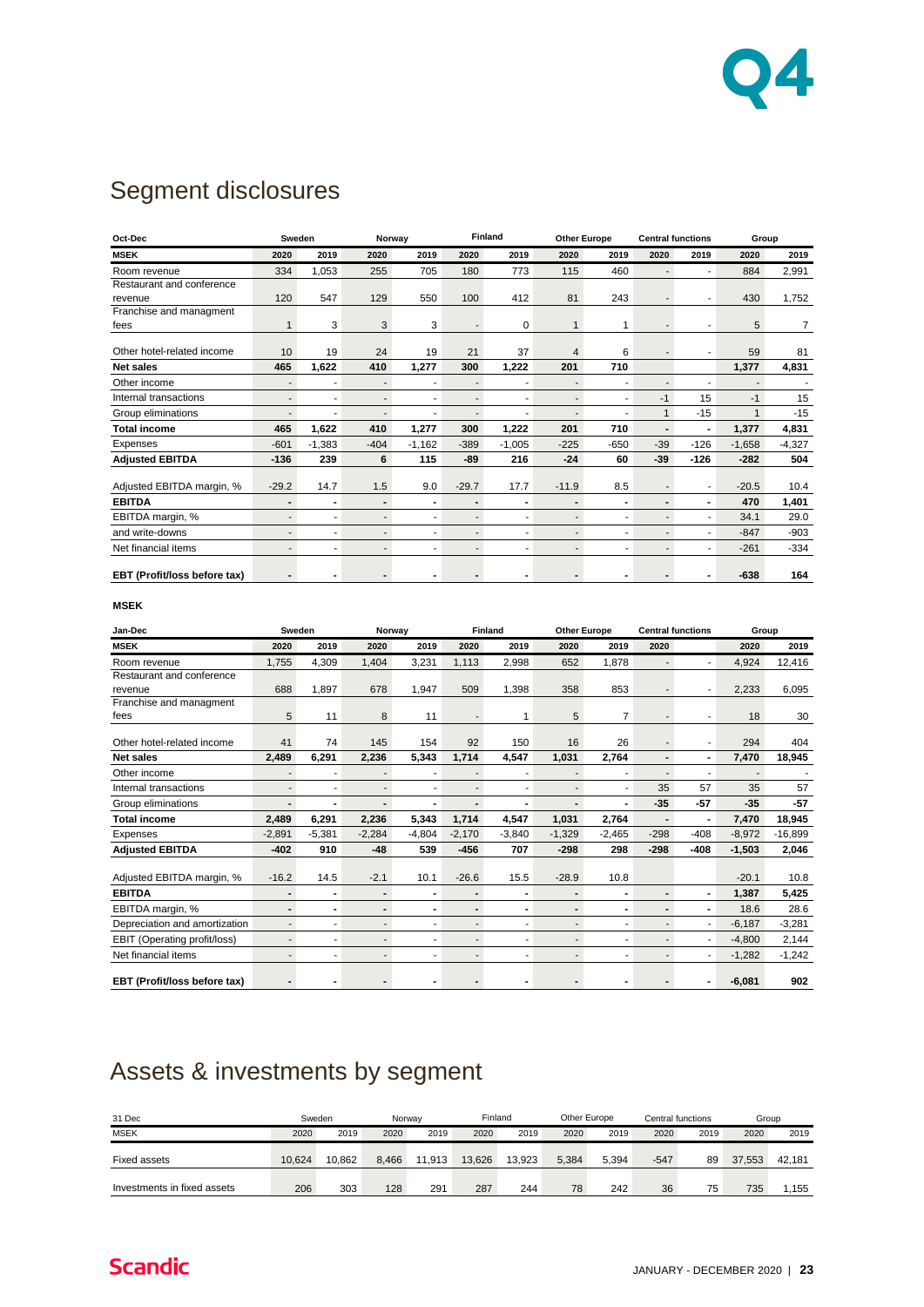

## Revenue by country

| <b>MSEK</b>            | Oct-Dec<br>2020 | Oct-Dec<br>2019 | Jan-Dec<br>2020 | Jan-Dec<br>2019 |
|------------------------|-----------------|-----------------|-----------------|-----------------|
|                        |                 |                 |                 |                 |
| Sweden                 | 465             | 1,622           | 2,489           | 6,291           |
| Norway                 | 410             | 1,277           | 2,236           | 5,343           |
| Finland                | 300             | 1,222           | 1,714           | 4,547           |
| Denmark                | 175             | 509             | 776             | 1,979           |
| Germany                | 24              | 178             | 226             | 696             |
| Poland                 | 3               | 23              | 29              | 89              |
| <b>Total countries</b> | 1,377           | 4,831           | 7,470           | 18,945          |
| Other                  | $-1$            | 15              | 35              | 57              |
| Group eliminations     |                 | $-15$           | $-35$           | $-57$           |
| Group                  | 1,377           | 4,831           | 7,470           | 18,945          |

## Revenue by type of agreement

| Oct-Dec | Oct-Dec | Jan-Dec | Jan-Dec |
|---------|---------|---------|---------|
| 2020    | 2019    | 2020    | 2019    |
| 1,372   | 4,815   | 7,443   | 18,877  |
|         | 3       |         | 12      |
|         | 4       | 11      | 16      |
|         | я       | 9       | 40      |
| 1,377   | 4,831   | 7,470   | 18,945  |
| $-1$    | 15      | 35      | 57      |
|         | $-15$   | $-35$   | $-57$   |
| 1,377   | 4,831   | 7,470   | 18,945  |
|         |         |         |         |

## Summary of reported EBITDA & adjusted EBITDA

|                                                       | Oct-Dec | Oct-Dec | Jan-Dec  | <b>Jan-Dec</b> |
|-------------------------------------------------------|---------|---------|----------|----------------|
|                                                       | 2020    | 2019    | 2020     | 2019           |
| <b>EBITDA</b>                                         | 470     | 1.401   | 1.387    | 5.425          |
| Effect of leases, fixed and quaranteed rental charges | $-762$  | $-909$  | $-3.191$ | $-3,291$       |
| Pre-opening costs                                     | ÷       | 13      | 32       | 81             |
| Items affecting comparability                         | 11      | -1      | 269      | $-169$         |
| <b>Adiusted EBITDA</b>                                | $-282$  | 504     | $-1.503$ | 2.046          |

## Total rent charges

|                                                                     | Oct-Dec | Oct-Dec  | Jan-Dec  | Jan-Dec  |
|---------------------------------------------------------------------|---------|----------|----------|----------|
| <b>Total rental charges</b>                                         | 2020    | 2019     | 2020     | 2019     |
| Fixed and quaranteed rental charges according to income statement * | 242     | 63       | 494      | $-74$    |
| Fixed and quaranteed rental charges, reversed effect of lease       | $-762$  | $-909$   | $-3.191$ | $-3,291$ |
| Total fixed and guaranteed rental charges                           | $-520$  | -846     | $-2,697$ | $-3,365$ |
| Variable rental charges                                             | $-69$   | $-428$   | $-424$   | $-1,696$ |
| <b>Total rental charges</b>                                         | $-589$  | $-1.274$ | $-3,121$ | $-5,061$ |
| * Of which received city grants and negotiated discounts            | 323     | 0        | 665      | 0        |
|                                                                     |         |          |          |          |
| Fixed and quaranteed rental charges                                 | 37.8%   | 17.5%    | 36.1%    | 17.8%    |
| Variable rental charges                                             | 5.0%    | 8.9%     | 5.7%     | 9.0%     |
| Total rental charges                                                | 42.8%   | 26.4%    | 41.8%    | 26.7%    |

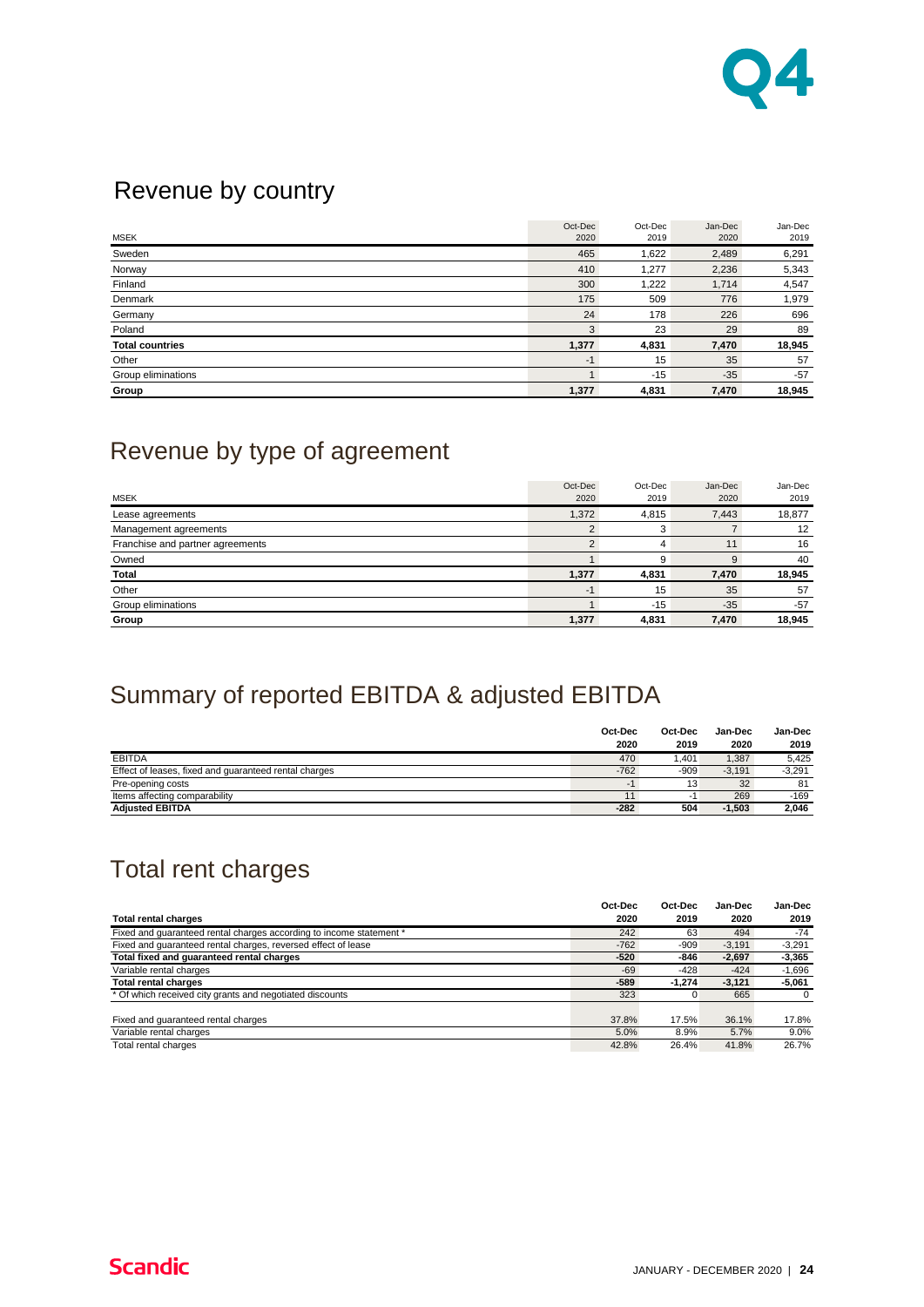

## Quarterly data

| <b>MSEK</b>                                     | Q4 2020 | Q3 2020 | Q2 2020  | Q1 2020  | Q4 2019 | Q3 2019 |
|-------------------------------------------------|---------|---------|----------|----------|---------|---------|
| Net sales                                       | 1,377   | 2,085   | 665      | 3,343    | 4,831   | 5,195   |
| <b>Adjusted EBITDA</b>                          | $-282$  | 90      | $-1,138$ | $-174$   | 504     | 823     |
| Adjusted EBITDA margin, %                       | $-20.5$ | 4.3     | $-171.1$ | $-5.2$   | 10.4    | 15.8    |
| <b>EBIT (Operating profit/loss)</b>             | $-377$  | 19      | $-1,114$ | $-3,329$ | 498     | 799     |
| Profit/Loss for the period                      | $-528$  | $-254$  | $-1.243$ | $-3.927$ | 126     | 387     |
| Profit/ILoss for the period, excl. effect lease | $-462$  | $-203$  | $-1,197$ | $-3,876$ | 189     | 441     |
| Earnings per share, SEK                         | $-2.75$ | $-1.32$ | $-11.49$ | $-38.13$ | 1.21    | 3.76    |
| Earnings per share, SEK, excl. effects lease    | $-2.42$ | $-1.06$ | $-11.08$ | $-37.63$ | 1.84    | 4.28    |
| Net debt / adjusted EBITDA, LTM                 | neg     | neg     | 189.4    | 2.5      | 1.7     | 2.0     |
| RevPAR (Revenue per available room), SEK        | 193     | 323     | 96       | 474      | 672     | 807     |
| ARR (Average room revenue), SEK                 | 842     | 896     | $-24$    | 1.043    | 1.080   | 1.070   |
| OCC (Occupancy), %                              | 23.0    | 36.1    | 10.3     | 45.5     | 62.2    | 75.5    |

## Quarterly data per segment

|                           | Q4 2020  | Q3 2020 | Q <sub>2</sub> 2020 | Q1 2020 | Q4 2019 | Q3 2019 |
|---------------------------|----------|---------|---------------------|---------|---------|---------|
| <b>Net sales</b>          |          |         |                     |         |         |         |
| Sweden                    | 466      | 625     | 246                 | 1.154   | 1,622   | 1,674   |
| Norway                    | 410      | 724     | 215                 | 888     | 1,277   | 1,519   |
| Finland                   | 300      | 472     | 107                 | 833     | 1,222   | 1,234   |
| Other Europe              | 201      | 264     | 97                  | 468     | 710     | 768     |
| <b>Total net sales</b>    | 1,377    | 2,085   | 665                 | 3,343   | 4,831   | 5,195   |
| <b>Adjusted EBITDA</b>    |          |         |                     |         |         |         |
| Sweden                    | $-136$   | 77      | $-344$              | 1       | 239     | 309     |
| Norway                    | 6        | 104     | $-94$               | $-64$   | 115     | 232     |
| Finland                   | $-89$    | -95     | $-309$              | 38      | 216     | 247     |
| Other Europe              | $-24$    | 61      | $-296$              | -40     | 60      | 125     |
| Central functions         | $-39$    | $-57$   | $-95$               | $-107$  | $-126$  | -90     |
| <b>Total adj EBITDA</b>   | $-282$   | 90      | $-1,138$            | $-172$  | 504     | 823     |
| Adjusted EBITDA margin, % | $-20.5%$ | 4.3%    | $-171.1%$           | $-5.1%$ | 10.4%   | 15.8%   |

## Exchange rates

| ັ                                |         |         |
|----------------------------------|---------|---------|
|                                  | Jan-Dec | Jan-Dec |
| <b>SEK/EUR</b>                   | 2020    | 2019    |
| Income statement (average)       | 10.4867 | 10.5892 |
| Balance sheet (at end of period) | 10.0375 | 10.4336 |
|                                  |         |         |
| <b>SEK/NOK</b>                   |         |         |
| Income statement (average)       | 0.9786  | 1.0747  |
| Balance sheet (at end of period) | 0.9546  | 1.0579  |
|                                  |         |         |
| <b>SEK/DKK</b>                   |         |         |
| Income statement (average)       | 1.4068  | 1.4183  |
| Balance sheet (at end of period) | 1.3492  | 1.3968  |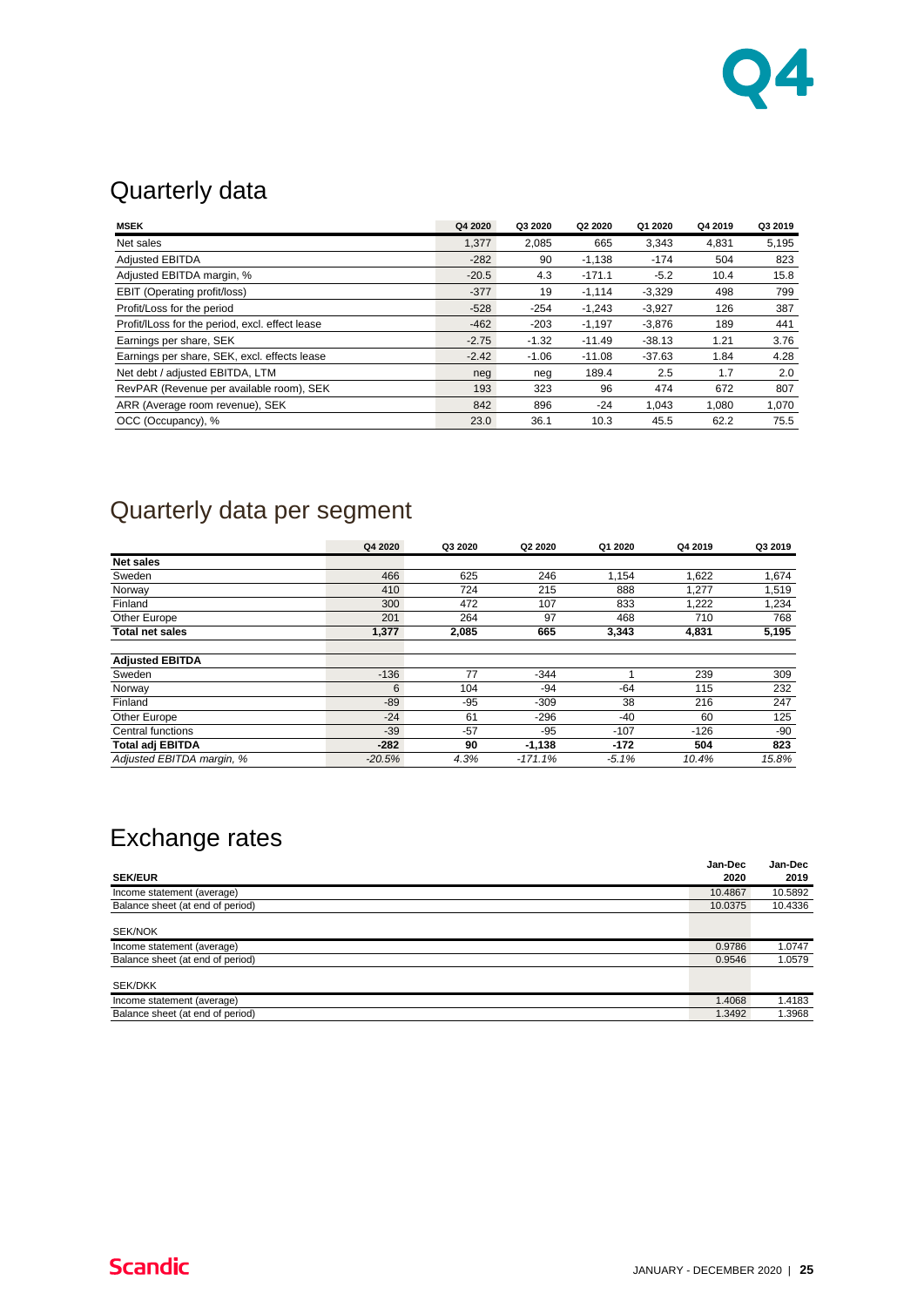

## Alternative performance measures

|                                             | 31 Dec   | 31 Dec   |
|---------------------------------------------|----------|----------|
| Interest-bearing net liabilities            | 2020     | 2019     |
| Liabilities to credit institutions          | 4,526    | 3,036    |
| Liabilities, commercial papers              | 201      | 487      |
| Cash and cash equivalents                   | $-14$    | $-26$    |
| Interest-bearing net liabilities            | 4,713    | 3,497    |
|                                             |          |          |
|                                             | 31 Dec   | 31 Dec   |
| <b>Working capital</b>                      | 2020     | 2019     |
| Current assets, excl cash and bank balances | 716      | 1,294    |
| <b>Current liabilities</b>                  | $-4,358$ | $-3,266$ |
| <b>Working capital</b>                      | $-3,642$ | $-1.972$ |

Definitions and alternative performance measures can be found on Scandic's website at scandichotelsgroup.com/en/definitions

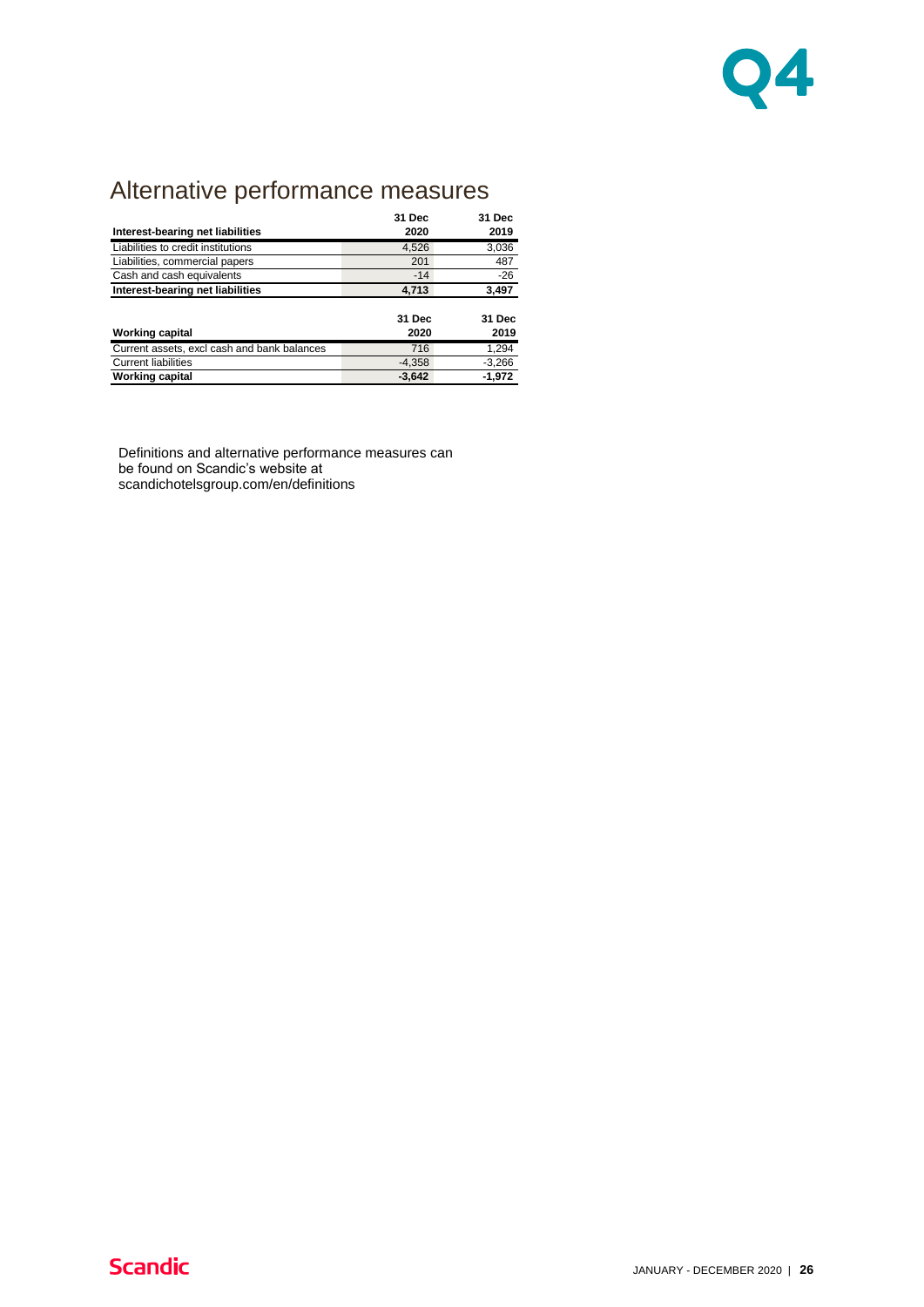

## LONG-TERM INCENTIVE PROGRAM

Scandic has implemented long-term incentive programs in the Group since the end of 2015. The current incentive programs were adopted by the annual general meetings in 2018 (LTIP 2018) and 2019 (LTIP 2019).

The long-term incentive programs enable participants to receive matching shares and performance shares provided they make their own investments in shares or allocate shares already held to the program. For each savings share, the participants may receive a matching share, where 50 percent of the allocation depends on a requirement related to the total return on the company's shares (TSR) being met and 50 percent is free of consideration. In addition, participants may receive a number of performance shares, free of consideration, depending on the degree of meeting certain performance criteria adopted by the Board of Directors related to EBITDA and cash flow for the financial years 2018–2022 (LTIP 2018 and LTIP 2019).

Matching shares and performance shares will be allocated after the end of a vesting period until the date of publication of Scandic's interim report for the first quarter 2021 and the first quarter 2022 respectively, subject to the participant remaining a permanent employee within the Group and retaining the savings shares. Senior managers have invested in the program and may be allocated a maximum of 276,259 shares for the LTIP 2018 and 309,761 shares for the LTIP 2019 corresponding to approximately 0.3 percent of Scandic's share capital and votes. Scandic has taken into account the new share issue that was carried out at the turn of the month June–July and has therefore increased the maximum number of additional shares.

The cost of the program is expected to be 3.1 MSEK, including social security contributions, and the cost included in the Group's income statement in accordance with IFRS2 was 1.1 MSEK for the period January–December 2020, including social security contributions. The maximum cost of the program, including social security contributions, is estimated to be 56 MSEK.

For more information, see Note 6 in Scandic's Annual Report 2019. The expected financial exposure to shares that may be allotted under LTIP 2018 and LTIP 2019 and the delivery of shares to the participants has been hedged by Scandic's entering into a share swap agreement with a third party on market terms.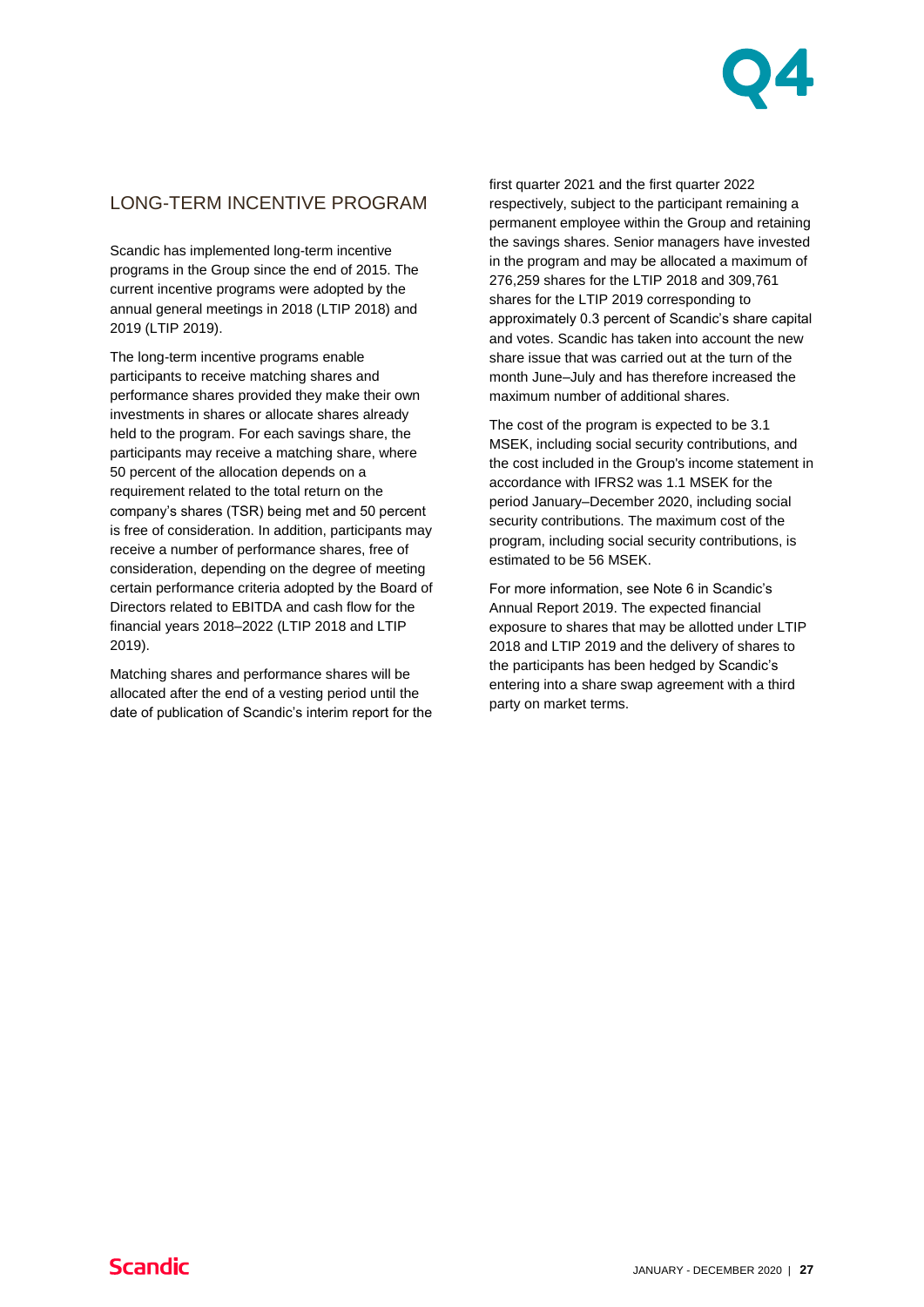

The Board of Directors and the CEO affirm that this interim report gives a true and fair view of the Parent Company and Group's operations, financial position and results of operations and that it also describes the significant risks and uncertainties to which the Parent Company and Group companies are exposed.

Stockholm, February 17, 2021

**Per G. Braathen** Chairman of the Board **Ingalill Berglund** Board Member

**Grant Hearn** Board Member

**Kristina Patek** Board Member

**Martin Svalstedt** Board Member

**Fredrik Wirdenius** Board Member

**Marianne Sundelius** Employee representative

**Jens Mathiesen** President & CEO

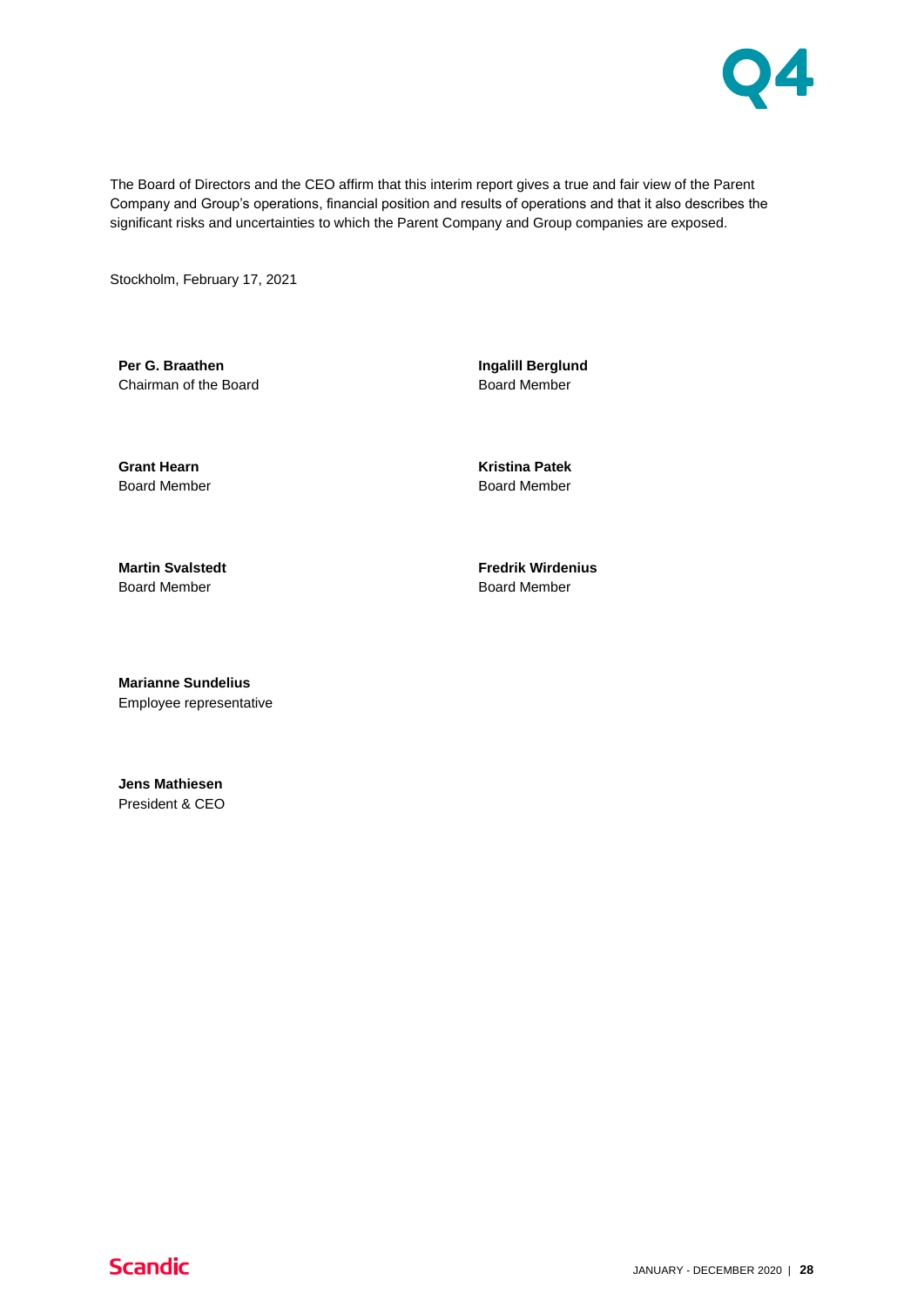

## **Definitions**

### HOTEL-RELATED KEY RATIOS

### **ARR (Average Room Rate)**

The average room rate is the average room revenue per sold room.

### **LFL (Like-for-Like)**

LFL refers to the hotels that were in operation during the entire period as well as during the corresponding period of the previous year.

### **OCC (Occupancy)**

Refers to sold rooms in relation to the number of available rooms. Expressed as percentage.

#### **RevPAR (Revenue Per Available Room)**

Refers to the average room revenue per available room.

#### **Pre-opening costs**

Refers to costs for contracted and newly opened hotels before opening day.

### FINANCIAL KEY RATIOS AND ALTERNATIVE PERFORMANCE MEASURES

### **EBITDAR**

Earnings before interest, taxes, depreciation and amortization and rent.

#### **Adjusted EBITDA**

Earnings before pre-opening costs, items affecting comparability, interest, taxes, depreciation and amortization as well as adjusted for the effects of finance leases.

### **Adjusted EBITDA margin**

Adjusted EBITDA as a percentage of net sales.

### **EBITDA**

Earnings before interest, taxes, depreciation and amortization.

### **EBIT**

Earnings before interest and taxes.

### **EBT**

Earnings before tax.

### **Items affecting comparability**

Items that are not directly related to the normal operations of the company, for example, costs for transactions, integration, restructuring and capital gains/losses from the sale of operations.

#### **Interest-bearing net liabilities**

Liabilities to credit institutions and commercial papers less cash and cash equivalents.

### **Working capital, net**

Total current assets, excluding derivative instruments and cash and cash equivalents, less total current liabilities, excluding derivative instruments, the current portion of finance lease liabilities and commercial papers.

### EQUITY-RELATED KEY RATIOS

#### **Earnings per share**

The profit/loss during the period related to the shareholders of the Parent Company divided by the average number of shares.

#### **Equity per share**

Equity related to the shareholders of the Parent Company divided by the number of shares outstanding at the end of the period.

A more comprehensive list of definitions is available at scandichotelsgroup.com/en/definitions